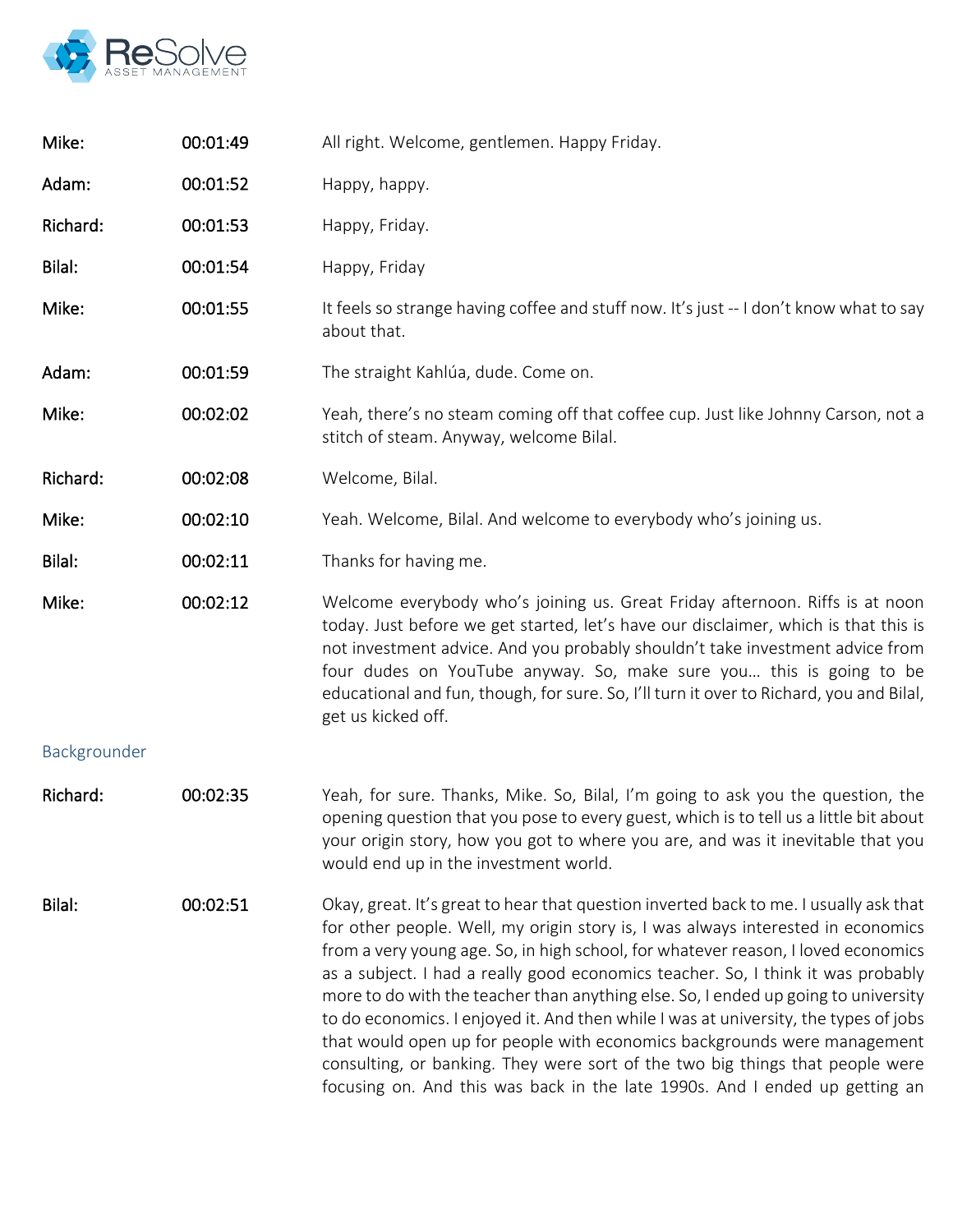

internship at JPMorgan in the investment bank, and I really enjoyed that. Ended up getting a graduate job at JPMorgan. And so that was a 97-98. And the funny thing was I started as a graduate at JP, had my training program in New York, and during my training program, the Russia crisis kicked off in 1998. There was a Russia crisis back then, which was associated with the LTCM Hedge Fund, which had these very huge relative value trades. Russia devalued contrary to people's expectations that blew up the hedge fund. The Fed had to try to stabilize the market. So, that was my baptism into markets and I sort of never looked back since. So, I did research early on at JPMorgan. Foreign exchange research was my main area of focus at the time.

Then in 2002, I left JPMorgan to join Deutsche Bank. And Deutsche Bank, if you recall, in the 2000s, was really building up to become a powerhouse in fixed income. They became this huge force, probably the biggest fixed income house in the world, comparable to Goldman's and JP and so on. So, I joined Deutsche in 2002 in London, and initially I was in foreign exchange research, so the dollar and EM currencies, I ran that, I ran the department. And then after the global financial crisis, kind of the whole mood music changed. Banking didn't seem so fun anymore. So, then I moved to Asia, where there was still a lot of growth happening and at the time, after the financial crisis, China did really well. And so it seemed like all the opportunities were in Asia. So, I moved to Asia, to Singapore, where I ran Asia research for Deutsche Bank in Singapore. And I learned a lot. I spent a lot of time going to China and around the region, and that was a really good fun experience.

But then in the end, I found my wife, kids. They didn't like Singapore so much because all their family and friends and everything were in Europe in London, so we moved back in 2012. So, spent a couple of years out there, then moved back to London to head up a cross market research group. Because at the time, sort of the 2010s, multi-asset research, cross asset research was becoming really big in the asset management industry. It was moving away from 60/40 and risk parity towards multi-asset funds. There were all sorts of different names for it. GARS Fund was a big one in the UK, which kind of set the tone and then everybody kind of replicated that. So, that became a big theme, having kind of more of a hedge fund type mentality in the institutional investment space. So, I did a lot of work in that space. And so I did that up until about 2015.

Then I left Deutsche to join Nomura, in London, at the Japanese investment bank, where I ran research for them in London, where I did that for about three years and that was a lot of fun. I wanted to kind of work in a smaller bank than say a Deutsche or a JP, just to get a different feel. And it was great. I learned a lot, had a great experience there. But then by 2019, I thought I've done enough working for big banks and big institutions. It's time to do my own thing to do a startup, and I love research, so I knew it had to be in research. But I wanted the culture of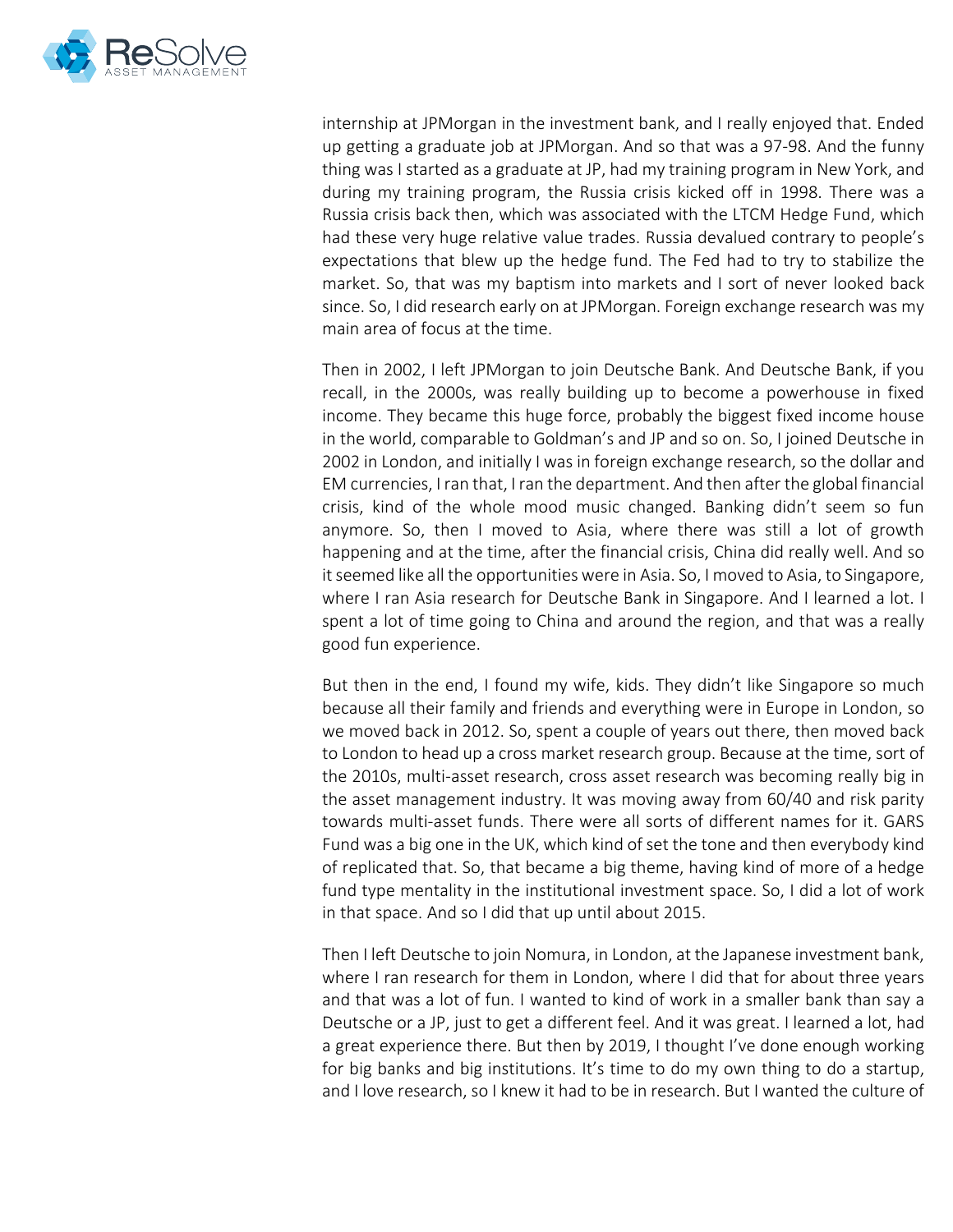

the startup I'd be in to be very open, very networked and so I launched Macro Hive, which is kind of a platform, a hive for research for investors, whether it's retail investors to institutional investors. But the key ethos is for it to be very open and network.

So, we have an in-house research team, but then we work a lot with outside researchers, other investors outside. We try to make everything as open and transparent as possible, which is much easier to do outside of a big bank. In a big organization, there's so many rules, compliance, and so on, where you're afraid to talk to somebody across a couple of rows from you because you're thinking you're violating some rules. And for me, research, the intellectual side of it, it's more to do with conversation with other people. There's only so much you can work out in your own head. But in the end, the best ideas come from interacting with smart people around you from different backgrounds and that generates the idea. So, that was really the culture of Macro Hive, and we've been going for about two and a half years. We're growing, we're kind of doing well, and we're really enjoying the experience.

Richard: 00:07:47 So, dig a little deeper into your process now at Macro Hive. What are you guys focusing on? Is it on a global macro level? Do you focus on any specific equity markets and who your target audience is?

Bilal: 00:08:00 Yeah, absolutely, yeah. So, the approach we take is a top-down approach, which means essentially a macro, the starting point would be macro. So, we take a view on some of the structural trends in the world. So, the structural trends would be things like, what's the impact of technology on the world, the rise of digitalization, how that's going to impact the service sector? That's one of my pet topics right now. A lot of people talk about robotics and the manufacturing side, but I think for me, the big story is how is technology going to impact the service sector? So, the structural theme then there's demographics, the aging issues, then there's geopolitics, the rise of China, future of the dollar. So, kind of map out some of these sort of mega trends or structural trends, then take a cyclical view, where are we in the cycle? You know, we've got inflation right now, how long will it last? How will central banks react to it? Are there some central banks that will be slow, some fast? Are we going to have a recession or not? So, kind of take that view.

> And then from that basis, then look into whatever our strongest conviction is. Then work out which asset class is the best asset class to express the view in. Is it in FX, is it in bonds, is it commodities, is it equities? So, we kind of look at all the major markets. If it's a relatively liquid market we focus on any one of those. So, in FX, it's all the G-10 and liquid EM currencies. Rates, it's all the major rates markets, equities, it will be all the major index level equities, and then maybe US sectors. But we won't go down to single company level. And then we have

#### Macro Hive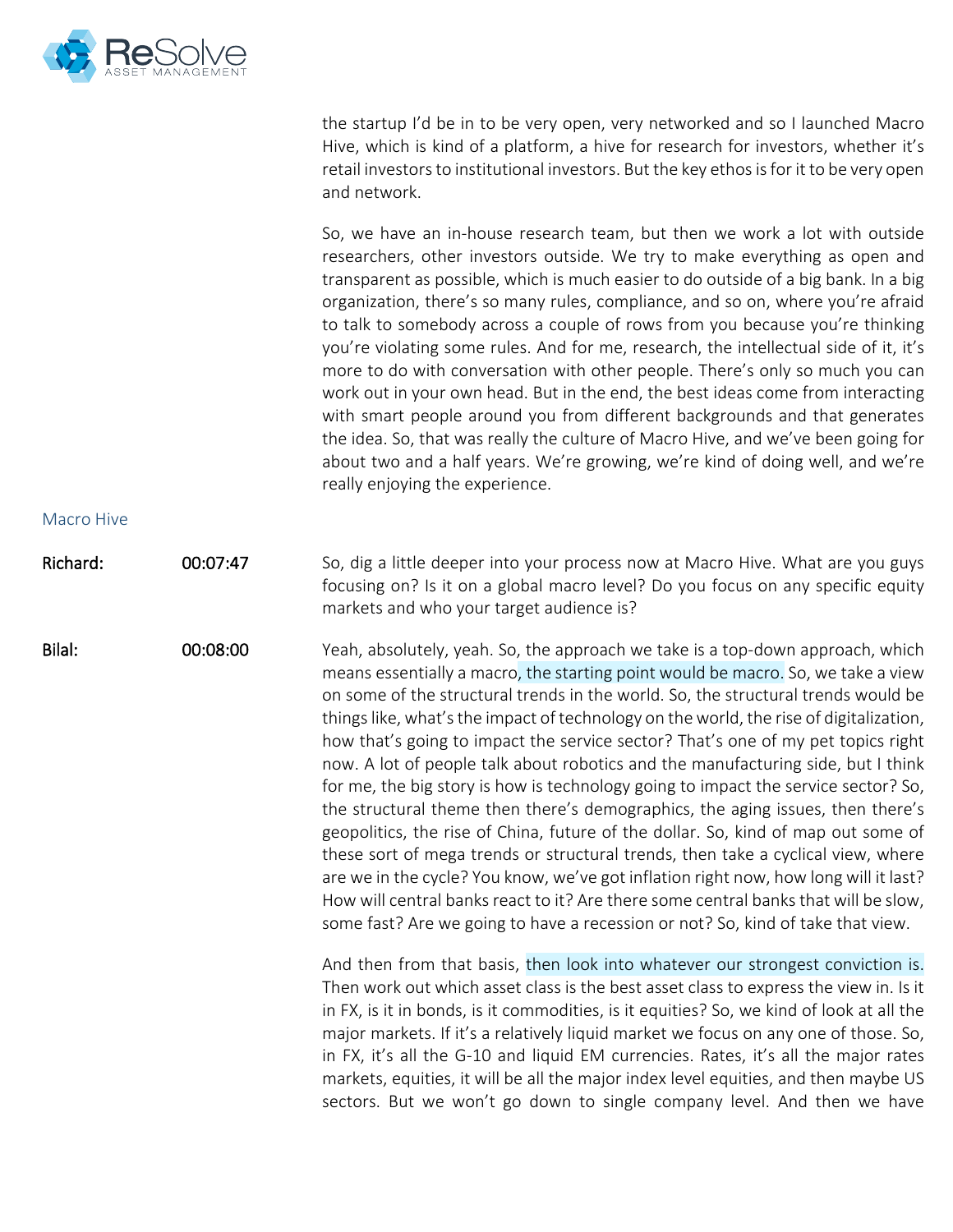

another layer below which is kind of more the trade idea side of things where we then build a series of trading models, positioning models, flow models, sentiment models, risk aversion models, to help with timing around everything.

And the output for all of this goes to -- we have two audiences essentially. We have individual investors, so kind of more retail level. For that audience, we deliver some of that content at the highest level to that audience. And it's skewed a bit more towards equities and crypto, because that's all retail cares about. They don't care about the finer points of rates or FX. And then we have institutional clients, which are pretty much all the biggest hedge funds in the world, for sure. And then some of the largest asset managers, and they get everything, they get all the rates of use, the curve views, the trading models, the machine learning models, and they get much more sort of intensive coverage from us as well. So, we kind of have two audiences. And each audience has kind of a different level of sophistication and different asset class interest.

### China, the U.S. and the World

| Mike:  | 00:10:38 | That's fantastic. How did -- as you travel the world, your background is varied in<br>so many ways. One of them is also very geographically diverse. How is that giving<br>you special insights or has it given you special insights, as you've sort of traipsed<br>from continent to continent? How do people view the research that you do? How<br>did you kind of think about that, as you built the research department in the<br>different ways that maybe different sectors of investors view things across<br>different continents? |
|--------|----------|--------------------------------------------------------------------------------------------------------------------------------------------------------------------------------------------------------------------------------------------------------------------------------------------------------------------------------------------------------------------------------------------------------------------------------------------------------------------------------------------------------------------------------------------|
| Bilal: | 00:11:10 | Yeah, yeah. I mean, I think it's made a huge, huge difference. I mean at a very<br>basic level, having grown up in the UK, and in the West it's easy to become a bit<br>arrogant, where you think the West is the most developed part of the world and                                                                                                                                                                                                                                                                                     |

is where all the action is. But if you spend time in Asia, you kind of get super impressed about how developed Asia is. If you live in Singapore, Hong Kong, Beijing, Shanghai, Tokyo, I mean, these are like -- it's like going to Blade Runner or something, it's like the future; skyscrapers, everything works really well. And so suddenly, it forces you to kind of think, okay, there are alternative models of economic development which is quite different.

> And so it forces you to reevaluate the core assumptions you have about the world, which then has an implication then because if you suddenly think that the so-called Western way of doing things isn't the only way, then it forces you to appreciate, the world can change. It may not always be the case that the US may be the dominant economic power, or Western Europe. But even within Europe, there's differences. Like the difference between the UK, France and Germany is very different too. If you're a company in France, if you want to let someone go, fire somebody, it's like a two year process, you can't just lay someone off. I mean, that's a whole different… I used to work for Deutsche Bank and at the board level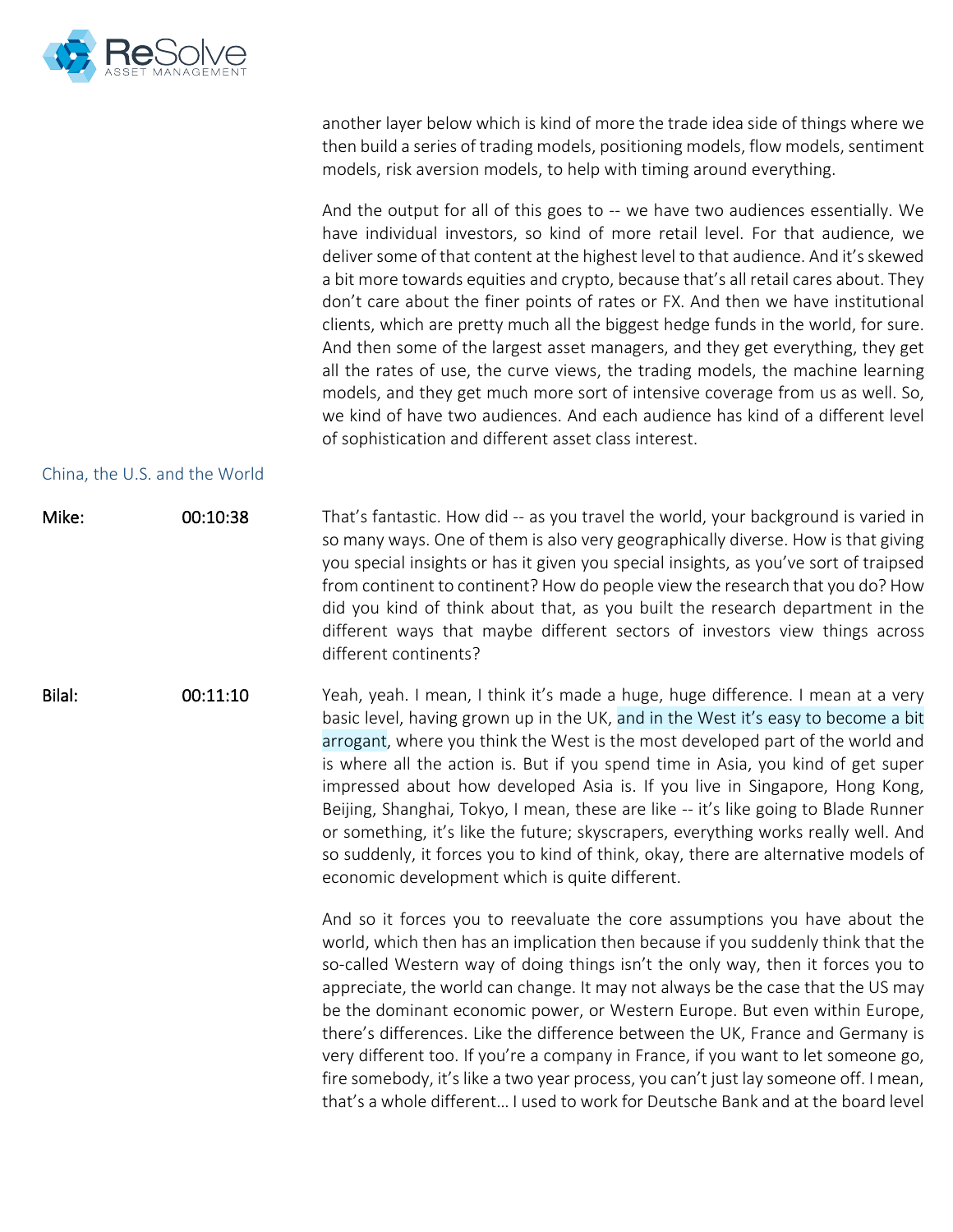

they had trade union representatives at the board level, above the CEO. I mean, it's like -- just a whole different way of organizing itself. So, you start to appreciate different systems, how they can work.

And then the other thing you appreciate, which really helps in the research approach is that there's a bias in markets to be very US focused. So, what you tend to do is you look at, okay, I look back, and you say, okay, I know my history. So, you say the Volker, the 70s, the 60s, the post war period. And so that becomes your only reference point to some extent. But then there's other parts of the world that have had inflation more recently. Brazil's had inflation, Japan's had deflation. And so if you suddenly widen out the countries you look at, it allows you to see other parallels to today that are not just in American history. There could be in other countries' histories, and that suddenly gives you a better sense of where things can go. And perhaps really, the biggest thing I think has been, for me, is probably the time I spent in Asia just understanding how the Chinese work and how the Chinese system works. Because to some extent, the story of the last 10 years and the next 10 years is going to be US and China, the two systems.

Of course, we have Russia, the war, which is terrible right now. But ultimately, the two powerhouses are China and the US, two different systems. They're kind of tied together economically, and they're kind of jostling for position in different areas. And other countries are kind of trying to align themselves in all of this. And that's the friction point. And so having spent time out there, it really allows you to kind of understand how the system works there, how people communicate there as well, and how to read kind of the body language as well of officials and investors.

**Mike:** 00:14:20 Go ahead, Richard.

Richard: 00:14:22 No, yeah. I was just going to say you raised some really interesting points, and particularly the idea that we in the West have this very US/Western centric view of the world and our understanding of events. And I wonder, what are some of the truisms that we are currently holding in our views, in markets and the world, particularly as it pertains to the recent set of events; whether it's COVID and the pandemic at large and now the war in Russia? What are some of the things that we are holding as absolute truth just saying so?

Bilal: 00:14:58 Yeah. No, that's a good question. I mean, I would say there's a few things. One is, just on COVID specifically, I would say that obviously there's been this big polarizing debate about how to manage COVID. But what you see around the world is that countries essentially tried lots of different ways to deal with COVID. And they've ended up with pretty much the same outcomes. We did a study, based on some new data, looking at excess deaths around COVID. So, not looking at deaths that are diagnosed as COVID linked, but just deaths more than normal years. And in essence, Western Europe -- every country has something different.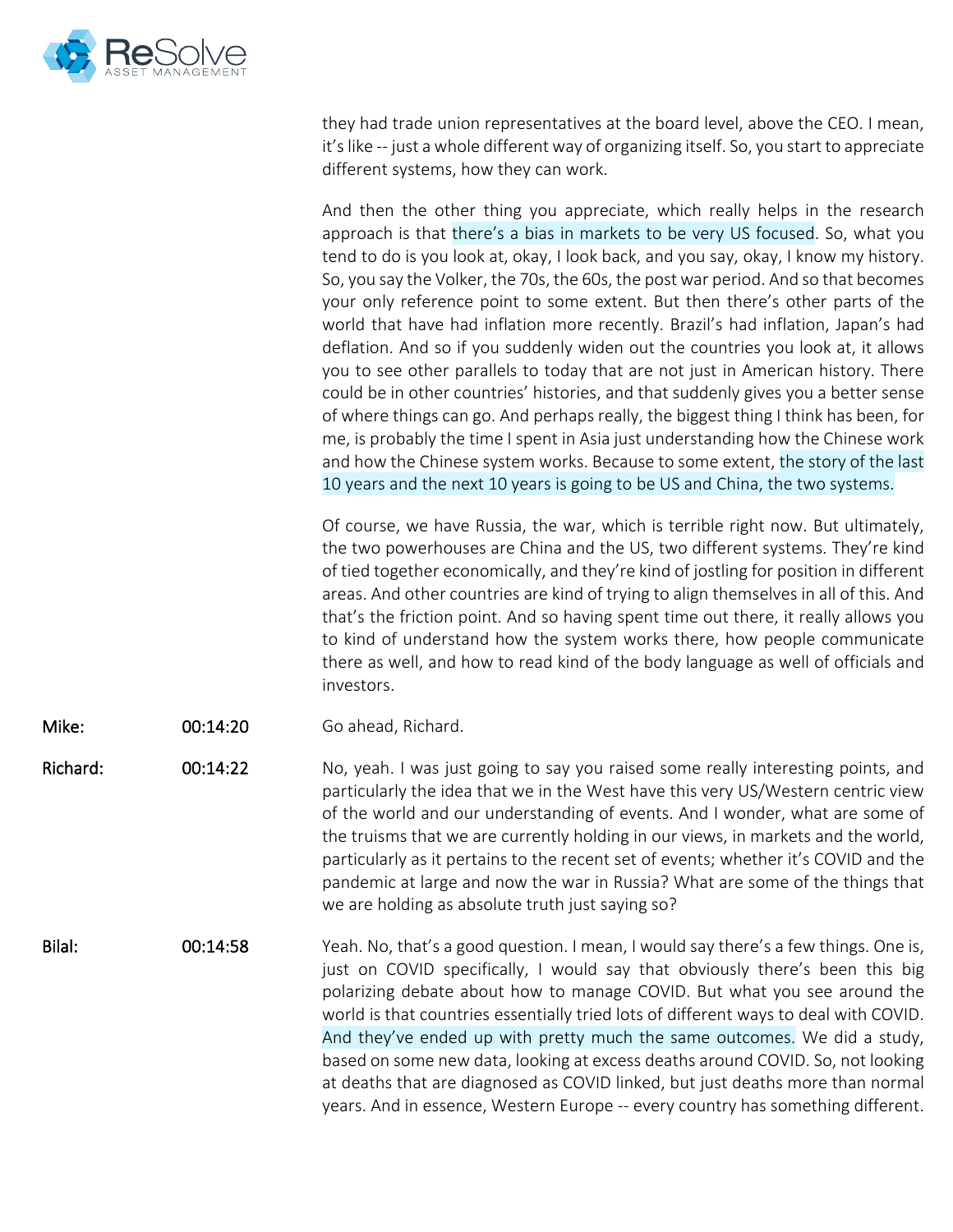

US, it's all pretty much in the same ballpark. You know, some countries like Sweden, Sweden was very relaxed. Other countries had much more tighter restrictions, but the COVID outcomes in terms of deaths were pretty much the same. So, for all of this kind of fighting we've had about this all, you kind of see the outcomes are pretty much the same. And that -- you can just see how that has happened across different sort of countries. So, that's kind of one very topical moment right now. But the other one, I think, relates in terms of recent events to do with central bankers, which is that there's been this perception that developed countries have credible institutions like central banks. They're the benchmarks, that they've got high credibility and then emerging markets are the ones that break the rules, and they're more lax.

But what we've seen recently is that EM countries have been much more orthodox with monetary policy than developed countries. And so if you basically looked at the actions of emerging markets over the last like year or two, they've basically been hiking rates because of inflation, whereas the developed countries haven't. And now they're catching up. So, this idea that somehow these Western institutions or Fed or the ECB are more credible than, say, the Brazilian central bank or the South African central bank, just doesn't hold. I think what matters more is not so much credibility in the institution, it's more about what has that country, what was the type of crisis each country has experienced recently, in the last 10 years. And that gives you a guide to how well they'll cope with the current crisis.

So, in the western economies, the crisis they most recently dealt with was a financial crisis. So, they don't have experience with inflation, whereas EM countries dealt with inflation so they know what to do on that side. So, that's something about institutions, I think, is an important one. And then I think, another kind of truism, so to speak, and this is more of a larger point, which is that there's this idea that if you just buy equities, you'll always make money. But if you look at the performance of equity markets around the world, like Italian markets, or even Chinese markets, I mean, there's been prolonged periods for the last like 10-15 years where they basically haven't given you any returns. And so obviously, in the US, we've had this amazing run in the S&P since pretty much the global financial crisis, since 09, it's gone up in a straight line. COVID was just a little blip.

But that equities don't always give you those returns. China, returns we've yet to go back to the peak. Italy, Italian markets have been quite weak for a long period of time. Japan's kind of, … yeah, Japan, we get to go back to the 80s sort of peak. So, that tells you that equities don't always go up, constantly. And so you kind of need to be aware of that when you have your asset allocation decision, which is kind of long equities, skewed equities, long bonds. And so the debate often is, okay, reduce the bonds and just go long equities. But if you look outside of the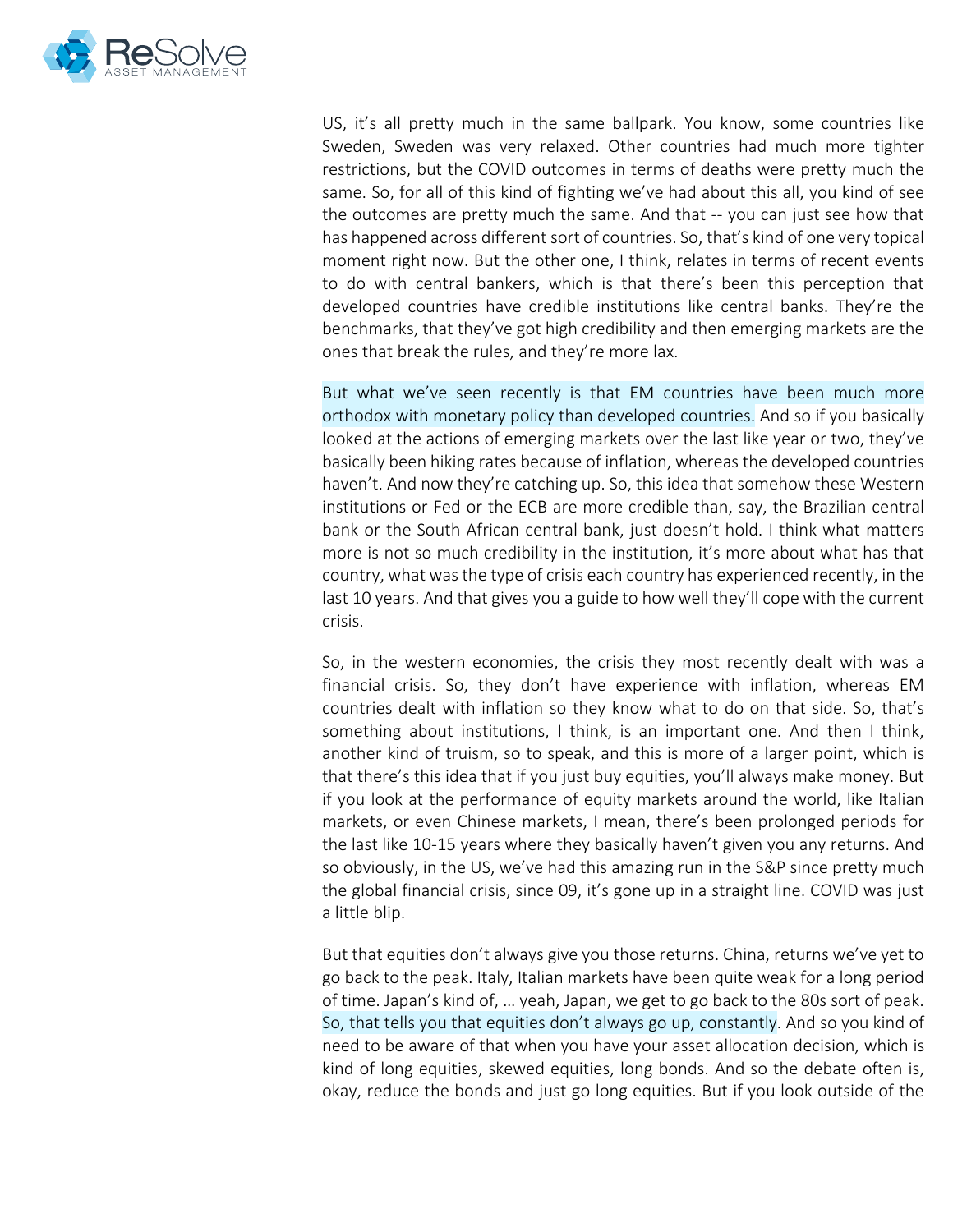

US, the picture of equities hasn't really been as rosy as it seems. So, that's the other one that you really sort of discover when you sort of venture outside of the US.

Mike: 00:19:09 I would imagine too, the typical sort of both retail and institutional portfolio has drifted a lot more US centric over the last 10 years, as well, as what's working, there's been portfolio drift, but even the pressures to be competitive from a return perspective. So, some return chasing, some behavioral bias and the recency bias side, it's worked. So, more of that, puts us tilted largely to US equity markets, in many cases for most investors and fairly low exposures to commodities, I would think across the board, low exposures to EM equities across the board. It just seems like the perfect setup for a shift to a slightly different regime over the next decade that favors different asset classes. What are you seeing in that? Go ahead, Adam.

Adam: 00:20:02 Yeah. Just so I can add to that, because I think it's sort of dovetails, I was sort of curious. I think you've got an interesting perspective, Bilal, because you have a book of clients who are looking to you for guidance against their current positioning and where you think the puck's going. And so I'm just wondering, maybe if you can, to Mike's point, sort of give us some guidance on where are the clients that you're speaking to, where are their primary concerns relative to existing positioning, to the extent that you're able to sort of talk about things generally without obviously, without hinting at individual clients. But relative to current positioning, where clients are most concerned at the moment?

Bilal: 00:20:42 Yeah. No, that's a very good question. I mean, I would say that kind of the top sort of hedge funds, so to speak, I mean, the big focus is rates right now, and many of them are underweight bonds or short rates. So, they are positioned for higher yields. So, that side seems to be working relatively well. The larger debate and question is, why aren't equities weaker? So, equities, obviously, we saw a bit of a correction at the start of the year, but we've had this bounce over the last few weeks. And so that's really the thing that's puzzled many, many people. So, I would say that is a big kind of question mark, what happens there. There's also a debate on the dollar. There's a big debate on the dollar around, okay, the Fed's hiking rates so that should be good for the dollar. But then, on the other hand, the US also, there's all these debates around the future of the dollar as a reserve currency so people were kind of thinking, okay, maybe the dollar isn't going to be so well supported. So, there's lots of uncertainty around the dollar, lots of question marks about equities.

> And then on commodities, I think that most people have come on board with the idea that commodities will go up. And so they are sort of pivoting towards going long commodities. The challenge there is that the volatility in commodities, and the pull backs have been so extreme, that from an investor perspective, it's hard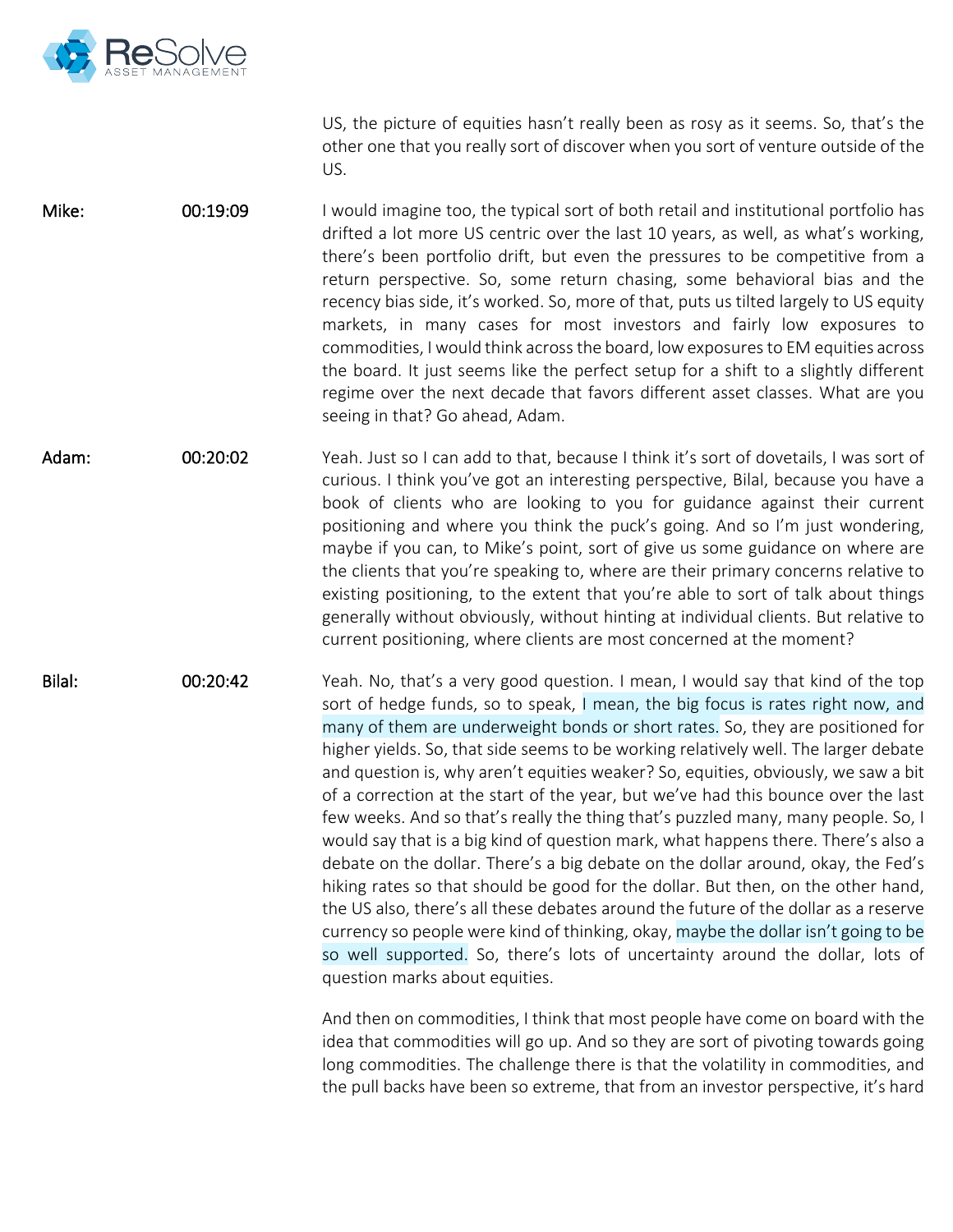

to hold those positions. Because if you tried to risk manage them with a stop or something, you just get stopped out very quickly. So, I think there's a challenge in terms of the volatility there.

Adam: 00:22:18 Bilal, how are you resolving this conundrum with your clients in terms of action, in rates, action in break-evens, inflation prints around the world and this apparent, endless resiliency of equity markets? What are some thoughts that are creeping to the surface there?

Bilal: 00:22:41 Yeah. I mean, I would say a few things. You know, I mean, the first thing I would say is that if you leave aside -- if you pretended that the Russia/Ukraine war wasn't happening, and just look at the world right now, essentially, what you've had is you've had higher inflation prints. But at the same time, you've had restrictions around COVID being lifted around the world. So, there's this idea of this kind of reopening kind of trade kind of happening. And you're seeing that in the numbers, the PMI numbers have been very high. In the US yesterday, Europe, were relatively high. And then to some extent, and then the Fed saying we need to hike rates. But what's interesting about the Fed hikes are that the Fed isn't projected to raise rates much higher than where inflation is.

> So, in terms of real interest rates, they're still negative. So, what's happened is that there was this uncertainty in the market about how much would the Fed hike. Now the Fed said we're going to hike a lot. So, in a weird way, by giving a path of the Fed hiking, that kind of helps equities to some extent, in a weird way, because you kind of know where they're going to hike eight times say this year, but they aren't going to hike to 4% or 5% where we got to before the GFC crisis. So, the Fed is basically telling you we're going to do lots of hikes, but we're not going to push real rates, real policy rates above zero, which is a fairly sort of dovish action in some ways. And then at the same time, if you look at equities, earnings numbers have been really strong throughout this whole period. So, there's actually been a derating of equities over the last few months. So, PE ratios have been falling over the last three-four months. And so in some ways, what you could say is that equities have been resilient, but at the same time, there's been a derating. So, a lot of the bubbly dynamics or very high PE ratios have gone. So, by equities going sideways, while earnings are going up, you could flip it around the other way to say equites should have been much higher.

> And then obviously we have the Russia/Ukraine thing. But the weird thing about the Russia/Ukraine conflict is that initially there was a risk aversion event but very quickly, that risk premia got unwound. So, natural gas prices are back to where they were before the Ukraine sort of war. And I think the reason for that is that the transmission mechanism from Russia to the world is not Russian demand because Russia is a relatively small economy. So, it doesn't matter if Russia goes into recession, the transmission is through energy prices. And so far, effectively,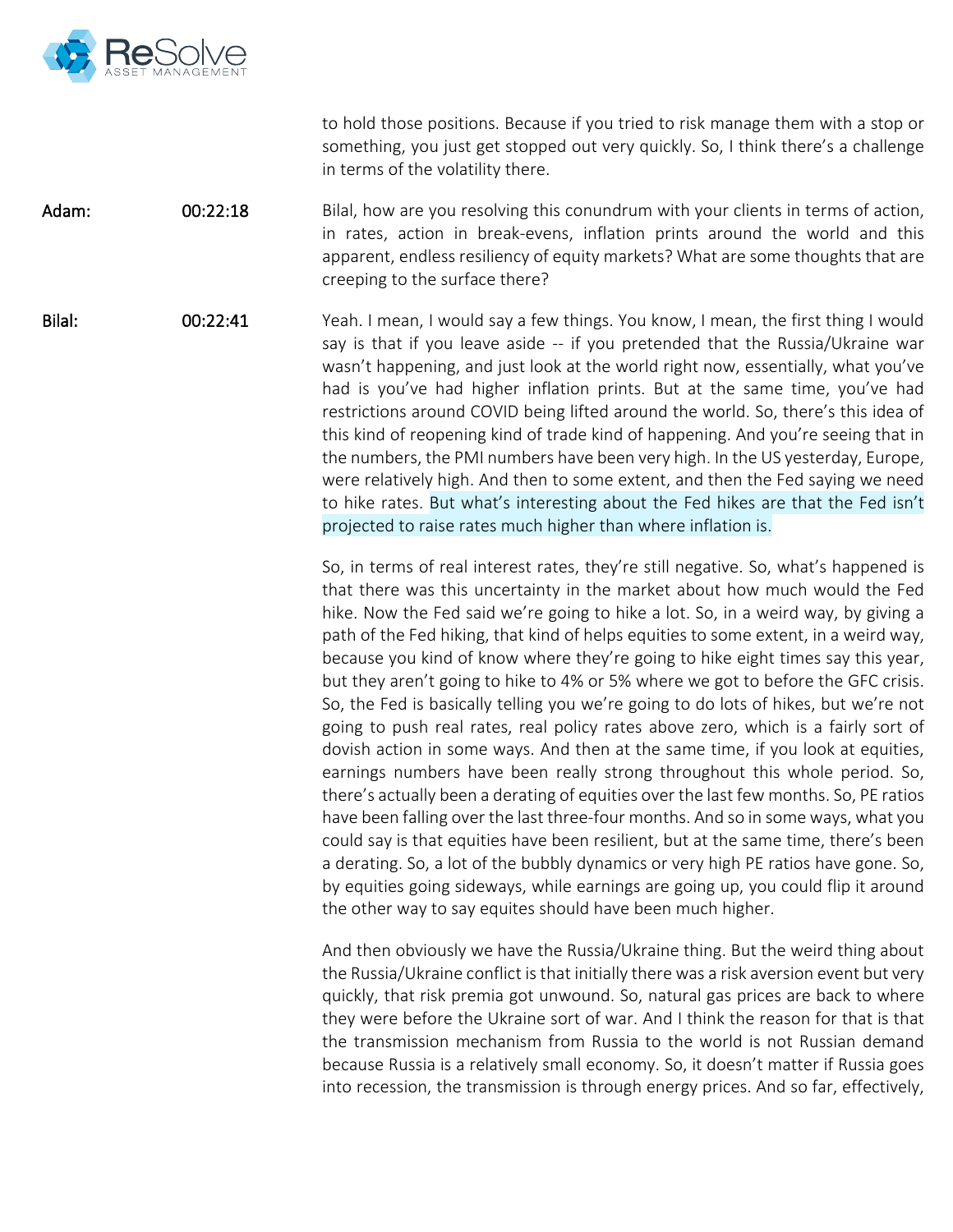

the West or Europe, in particular, hasn't sanctioned Russian energy. Russian energy is still flowing to Europe. And so until that happens, you don't really get the big energy shock that could really destabilize the world.

So, in a funny way, while there was a lot of talk about sanctions, Europe didn't go all the way to sanction the most important output from Russia. So, that kind of reduces some risk as well. So, the punch line is, there's been derating in equities, earnings have been strong, there's been re-openings, so that means resilience, so stocks have been resilient in that context.

Richard: 00:25:53 So, to linger on this notion of the energy shock, the news that came out in the last couple of weeks that Western firms like, was it Baker Hughes and Schlumberger, and some of these, I think, Halliburton as well, leaving Russia, and the information that we hear is that without Western technology, some of the more technically complex oil fields would have to reduce production and eventually stop production, and those tend to cater to the East, I think, so to China. So, there's this concern now that China is going to have to pivot towards Saudi Arabia, which it seems to be doing already, and what that entails for the petrodollar system and all that. So, I wonder if you might speak to a little bit and first off, if you think that the importance of Western technology for Russian oil fields has been accurately depicted or perhaps overstated?

Bilal: 00:26:52 Yeah, yeah. No, they're all good questions. I mean, I would say that there is, even though the energy exports haven't been sanctioned directly, there is still a negative impact from all the sanctions, partly through self-sanctioning; ships can't leave, can't reach Western ports and so on. I do think the reliance on oil fields, on Western technology is overstated. I think Russia has enough sort of technology there to be able to do a lot of that. Plus, they can import it from China, in any case, as well. So, you have to remember with the sanctions regime that China hasn't imposed sanctions on Russia, neither has India, most emerging markets haven't. And so if needed, if push comes to shove, they could just import it from a third country.

> So, I think that's a bit overstated. I think where there is some larger risks are, if Russia holds back its exports of like, aluminum, neon and some of these commodities to the world at large and so holds the rest of the world at ransom. And you're seeing some rumblings of that already, where Russia is saying we'll only receive rubles for our oil exports to Europe. So, it's kind of almost like testing Europe to -- or challenging Europe to say, look, will you kind of lift some of your sanctions in order to be able to pay some ruble. So, there is that. So, for me, the bigger question is more about Russia holding back exports, rather than Russia not having equipment to extract minerals or commodities.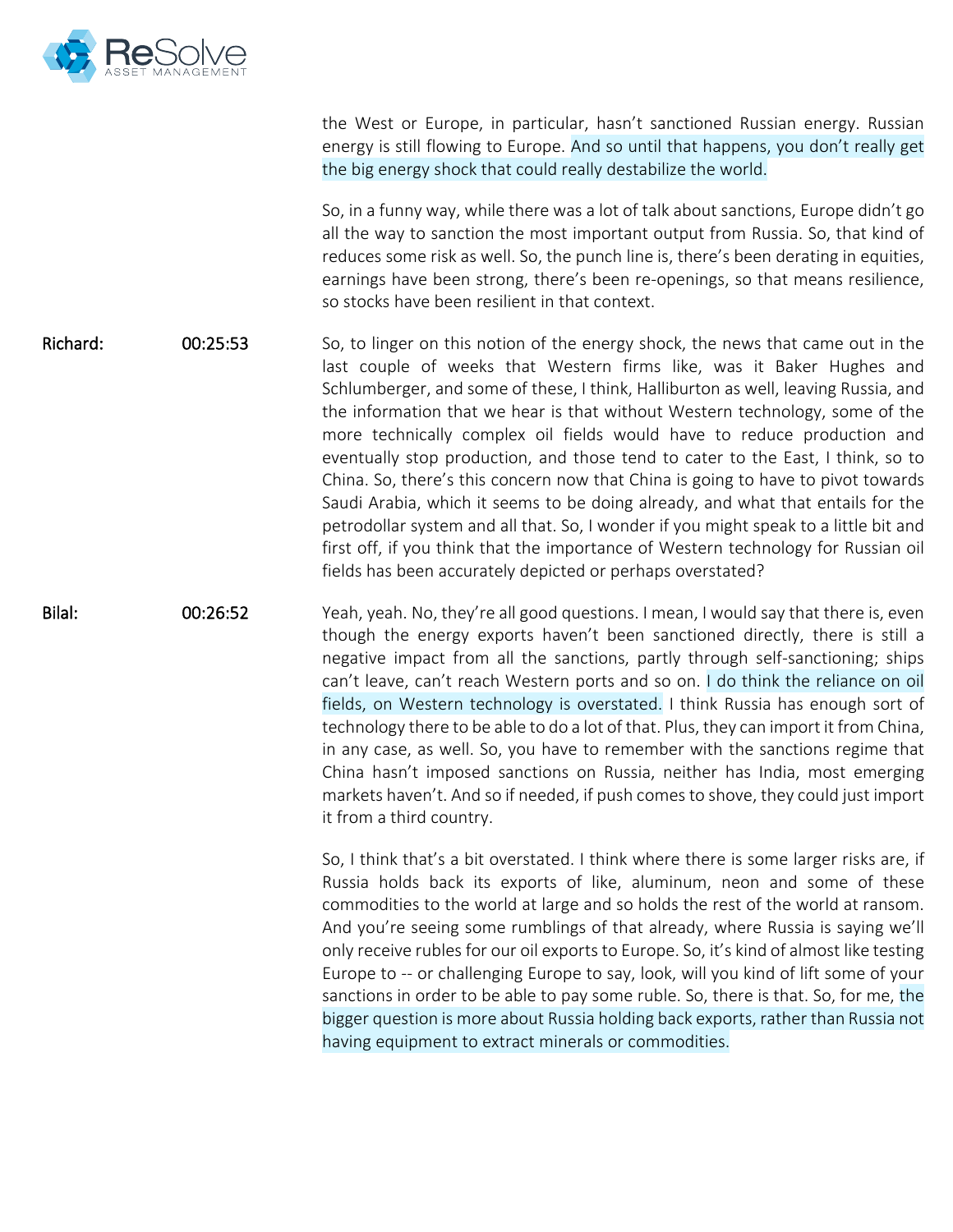

| Adam:                 | 00:28:29 | Bilal, just spend a second, maybe describing the story in neon, because I'm not<br>sure that this is something that the broader market is well aware of and it's a<br>really interesting piece of the puzzle.                                                                                                                                                                                                                                                                                                                                                                                                                                                                                                                                                                                                                                                                                                                                                    |
|-----------------------|----------|------------------------------------------------------------------------------------------------------------------------------------------------------------------------------------------------------------------------------------------------------------------------------------------------------------------------------------------------------------------------------------------------------------------------------------------------------------------------------------------------------------------------------------------------------------------------------------------------------------------------------------------------------------------------------------------------------------------------------------------------------------------------------------------------------------------------------------------------------------------------------------------------------------------------------------------------------------------|
| Bilal:                | 00:28:41 | Yeah, sure, sure. So, essentially Russia is well-known for its energy exports, oil<br>and gas. And it's also relatively well-known for its wheat and some agricultural<br>exports. But also, it's one of the largest producers of neon, which is an element<br>that's used in things like television tubes, and lots of electronic equipment, lasers,<br>for example, as well. So, anything that requires lasers, neon is required. And so<br>Russia is one of the biggest producers in this area. So, if you cut the supply of<br>neon to the rest of the world, there's a whole range of electronic products that<br>won't be able to be produced. And so if you recall that, for the past few years,<br>we've all been complaining about semiconductor chips, and cars not being able<br>to be made because of that, and so on. So, neon would have a similar type of<br>impact. So, that's quite a big story.                                                |
|                       |          | Now, so far, we don't have much visibility around future plans for this. At the<br>moment, the export is still happening. But this is something that could be quite a<br>big deal.                                                                                                                                                                                                                                                                                                                                                                                                                                                                                                                                                                                                                                                                                                                                                                               |
| The Fed and Inflation |          |                                                                                                                                                                                                                                                                                                                                                                                                                                                                                                                                                                                                                                                                                                                                                                                                                                                                                                                                                                  |
| Adam:                 | 00:29:55 | What is your sense of the Fed's ability to manage this current inflation shock?                                                                                                                                                                                                                                                                                                                                                                                                                                                                                                                                                                                                                                                                                                                                                                                                                                                                                  |
| Bilal:                | 00:30:04 | I think that it's really hard for them to manage this because -- well, one big reason<br>is a lot of the inflation we're seeing at the moment are coming from the supply<br>side. So, whether it's just very high energy prices, or supply chain issues or<br>pandemic related issues around people not working, and so on. So, they can only<br>do so much around that all. But given that, if you do have less supply than before,<br>the only way you can really bring inflation down then is you really have to sort of<br>really reduce demand dramatically. So, supply has gone down and so the same<br>level of demand would lead to higher inflation. So, you basically have to do a hard<br>landing, you have to kind of really engineer a sharper landing, if you really want<br>to bring inflation down. You basically have to tell people, look, just don't drive so<br>much. And the way you do that is you have to really increase interest rates. |
|                       |          | And so the Fed has started to pivot in that direction. But they're still cautious,<br>because as I said earlier, if you look at -- they're basically saying they're going to<br>raise policy rates to maybe two or two and a half percent. That's the terminal<br>rate. But inflation currently is like 8%. And so in real terms, or let's say inflation in<br>the next year is 4%, or 3%, even. At two and a half percent, your policy rates are<br>still negative in real terms. Like normally, when you go through a tightening cycle,<br>your policy rate should end up being above inflation. And that means your policy<br>is tight, and you're going to slow things down. So, it seems like the Fed is saying<br>that given the current makeup of inflation, we just need to do kind of enough to                                                                                                                                                         |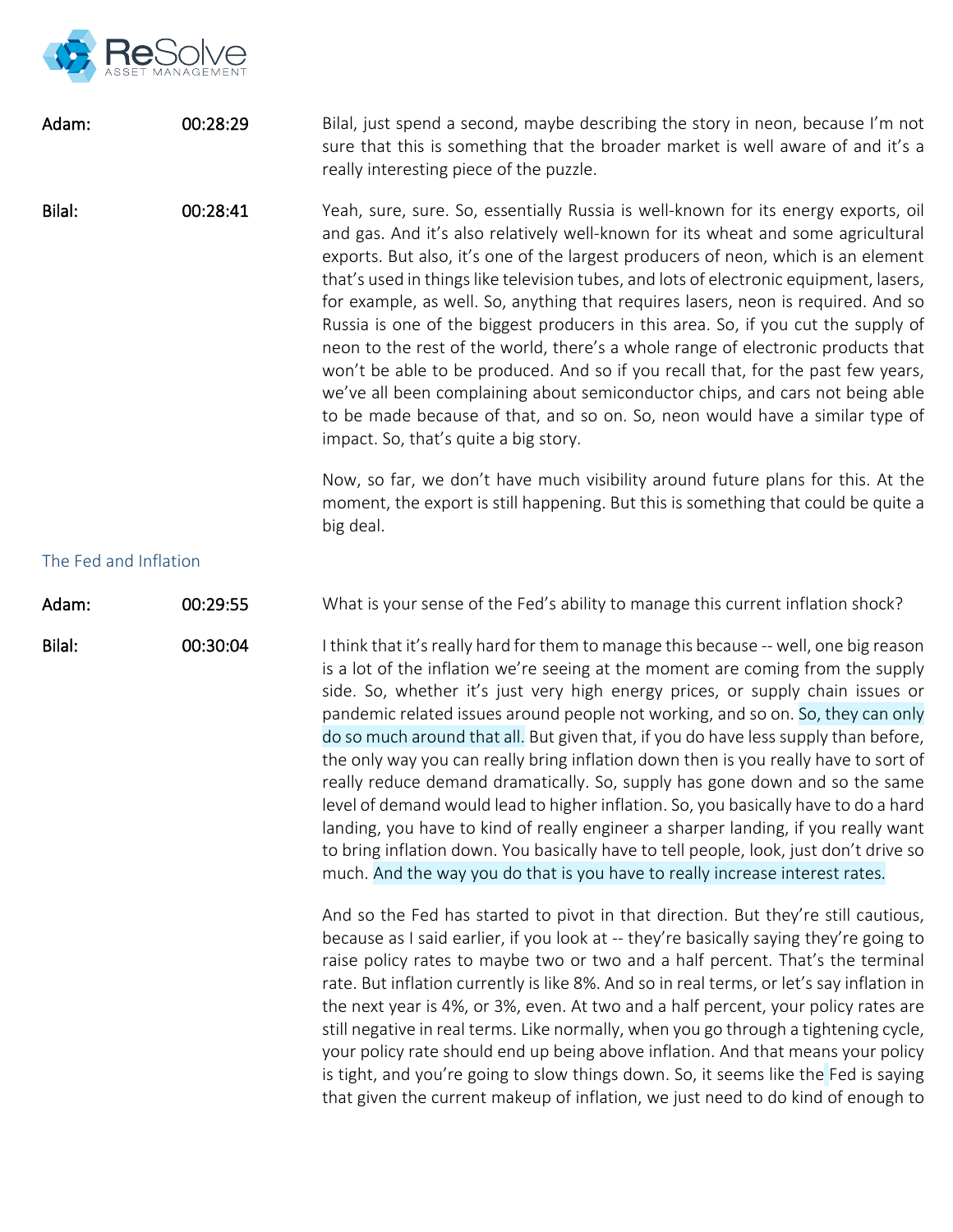

do a soft landing and that'll be enough to bring inflation down. But if you look at the supply issues in the world, you actually need a hard landing in order to bring inflation down. Richard: 00:31:59 Yeah, but Bilal, shouldn't we be thinking about the inflation issue through the lens of the most recent update to their framework to the Fed's framework, which is to think about this in terms of rolling windows of inflation, and so there's an average inflation that they're looking at. And, to add to that, there's an argument to be made that because this is a supply shock and because there's now this idea in the zeitgeist and there's probably some truth that, that there's deglobalization happening, and that the US has realized that they can't afford to have critical supplies be offshore particularly in countries that might be less than friendly to them. So, in actual fact, you should be looking to keep liquidity around so that CAPEX expenditure could be directed towards the creation of factories, to the building of factories and to the creation of the framework to provide that supply. And the fact that with an oil shock, it's quite likely that we might have a slowdown in the economic activity in the West in general. Adam: 00:33:09 Just to inject here a little bit because I think one of the wildcards in this cycle that I think is maybe underappreciated is the fact that household balance sheets in the US especially, but around the world, really, are more flush with cash than at any time since, in the post war period. And I mean, not just a little bit more, but like off the charts more flush with access to immediate liquidity, which means, to my mind, there's a reasonable chance that the typical models for supply/demand curves are going to be pushed substantially more to the right than maybe most economists are expecting. So, in other words, we may need much higher prices in terms of supply shocks and prices of inputs, in order to facilitate or catalyze a material slowdown in demand. Just because households have a lot greater capacity at the moment to endure higher prices for longer. And so I wonder, the degree to which that may provide an extra set of complications to Central Bank policy making here. Bilal: 00:34:28 Yeah. No, I mean, those are all really, really good points and kind of at the heart of all of this is how do you deal with a supply shock? And in some ways the answer is it's hard for the central bank to be the only actor to deal with this all. In reality, what you need is you need a supply side response from the government in some way. So, for example, you basically need a change in your trade policy to allow you to make sure that you're only trading with countries who you have strong relationships with. That's not under the remit of the Fed. That's a trade policy dynamic. You need incentives to onshore manufacturing, to make sure that you have more manufacturing resilience. Again, that's to do with issues around regulation, for example.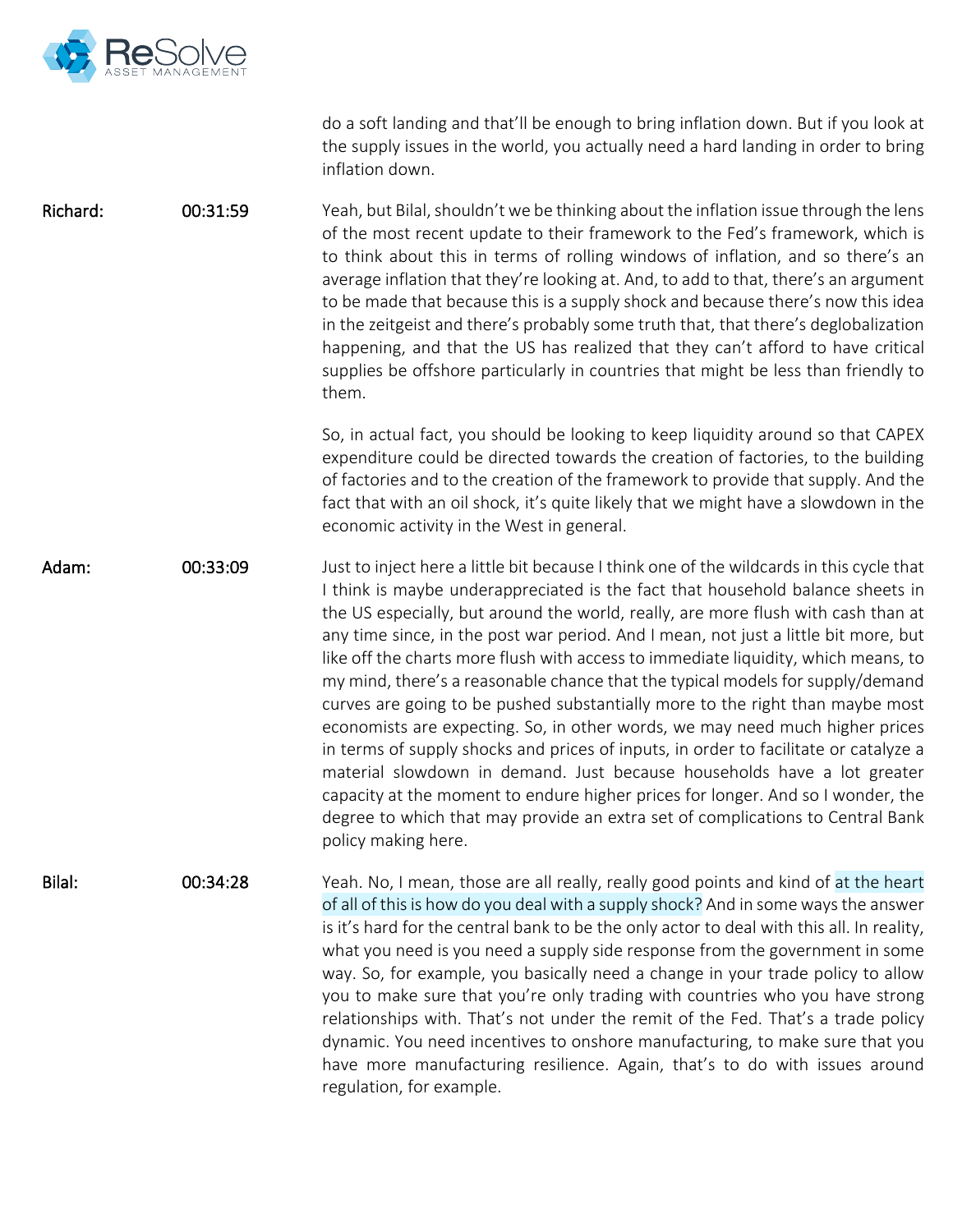

So, at the moment, one of the reasons companies offshore a lot is partly its costs, but also its regulatory arbitrage. Because to open a factory, if you have huge amounts of regulation to do that, it's just too difficult to do that. So, you basically do the regulatory arbitrage and have it in a country that doesn't have such high regulatory standards. And so there needs to be kind of a view on that as well. And then in terms of energy transition, for example, as a policy, again, it's hard for the private sector to do itself, it has to be sort of government led. So, in reality, what you need is you need a wholesale governmental response to a supply chain issue, and then you need to have an accord with your allies. So, right now, Europe and the US, because of the Russia thing, they've got an agreement, now the LNG from US will go to Europe, you kind of need an accord like that. So, in reality, you need all of that, to make all of this work. Just with a central bank to do this is the central bank's using a really crude device to kind of deal with all of this.

On some of the specific points that you mentioned, on the household savings, it is definitely true, the balance sheet, a lot healthier than before. The issue, though, from a growth perspective, is that if you think about savings rates in the US, they're now back to, if not below pre-pandemic levels. And so that tells you that people have, like, that they're not saving much. On top of that, their real earnings are falling as well. So, they don't have as much purchasing power as before, and whether they can dip into their savings, their stock of cash to spend, it's really, really unusual for the savings rate to go negative. It just doesn't really kind of happen. So, I think that there is an issue in the US and in other countries where the labor market at one level looks very strong.

But when you scratch away at the surface, the labor market is much, much weaker than it looks. And I think that the pandemic has distorted the strength of the labor market, because there's a lot of people just who haven't been willing to work or because of restrictions, they haven't gone out or because of schools, they've been forced to stay at home. But when you remove all of that, which is happening now, you'll suddenly realize actually, the labor market is a lot weaker than it first appears. And one way of measuring this all is that number one, if you have a very strong labor market, real wages should be going up, not down. So, basically, workers should have more power than the companies. So, they should say to the companies, your prices are going up so my wages should go up even more, but that's not happening.

Another measure is if you look at the employment ratio of the working age population, today, the overall number of working age men and women isn't back to where it was before the pandemic. So, there's still this latent supply of people. And then if you look at hours worked, overall hours worked are still below trend, so people aren't getting the hours that they need to work. So, one measure for a strong overheating market is people can get the hours. So, if you're a worker, not everyone has a nine to five full-time job. A lot of people have like hourly jobs,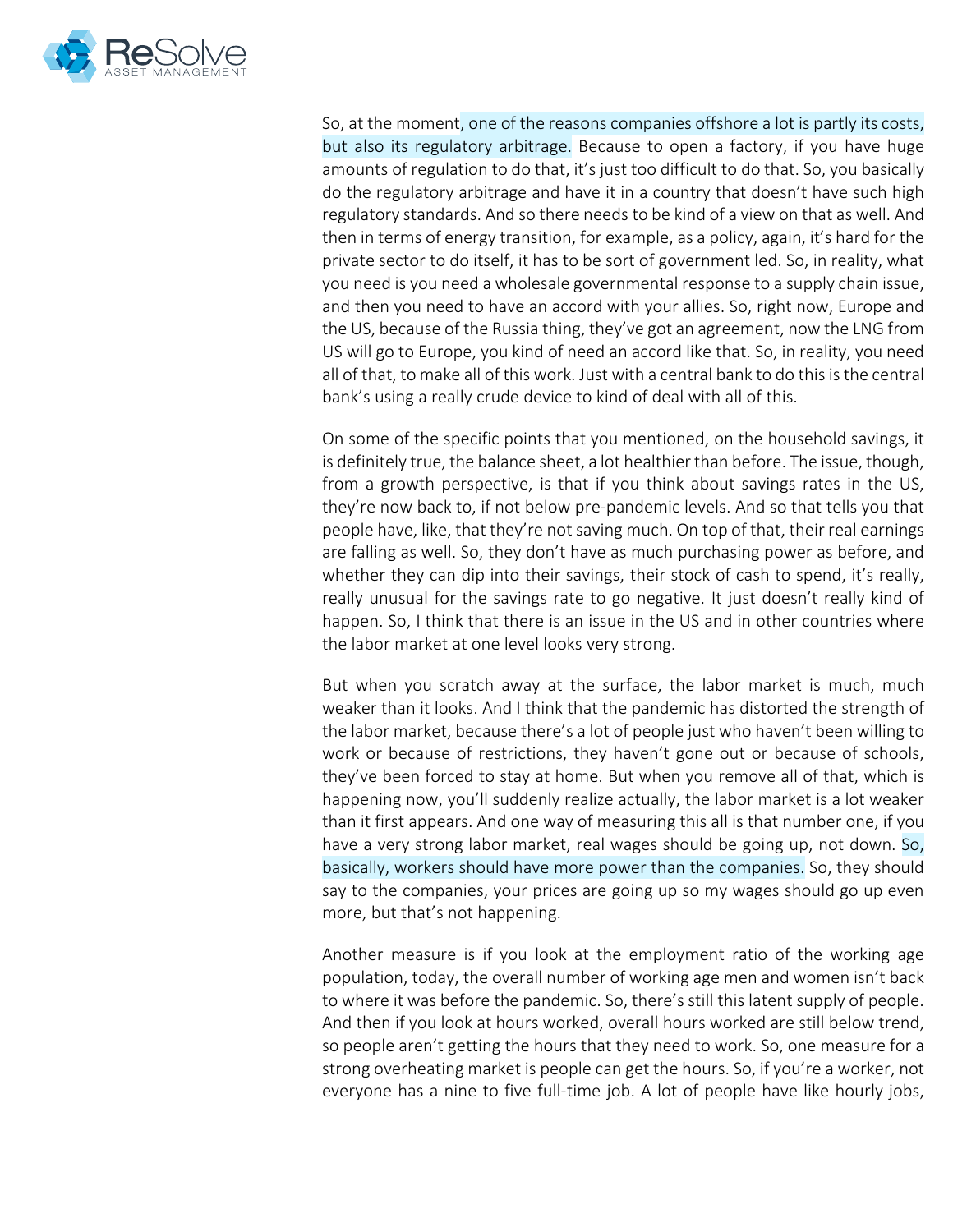

where you basically desperately want to get 40 hours, and instead, you only get 30 hours. So, you're not seeing that. So, there is this kind of labor market weakness, I think, that's been underappreciated. So, I do think that even though household balance sheets are relatively strong, there is some weakness there. Then also, if you look at the distribution of household savings, it is skewed to the richer end of the spectrum.

Mike: 00:38:52 Yeah. I was just going to say the fact the Fed finds itself with their new sort of equality mandate, across their monetary policy, that's another issue, right? Because the saving rate is high for a certain group of people, it's not high for another group. So, how are you going to do that anymore? You're going to need more subsidies for lower and middle class? How are you going to get money to that group while you raise rates on the other group that has the savings.

Bilal: 00:39:17 Yeah, I mean, this is one of the paradoxes of the pandemic, which is that the sectors that got hit the most were the manual sectors, the sectors where people have to face other people, people have to touch things. Whereas the upper and middle class are people who work behind screens, they don't physically have to interact with people. So, those sectors have done well because they were able to go remote and they have broadband connections, whereas people who work in transport, work in retail, the most precarious sort of professions have been the ones that have been hit the hardest.

Adam: 00:39:50 I want to stay with the inflation discussion and the ability and tools at the Fed's disposal to manage some of this. And I think -- I mean, you raise some really good points in that the Fed's tools are blunt, and they are most effective in coordination with a variety of other actors who are all pulling in the same direction. The challenge, I think, at the moment, especially is that the regulatory and trade type of policies that might be enacted here and incentives that might be enacted; these are intermediate to long term solutions.

> And I think the fear here are just to invoke a framework that I've heard Mohamed El-Erian articulate. You've got this idea that inflation starts in a very narrow sector of the economy. He sort of talks about lumber as being sort of the original start of where inflation began to enter the public consciousness back in sort of late 2020, early 2021. It's obviously spread into the energy sector most acutely, but you're obviously seeing it in a wide variety of sectors. And that once this -- so you got stage one where it's very narrow, begins to catch attention, stage two is adaptive expectations, individuals and companies begin to raise prices, both because their input costs are increasing, and they're trying to maintain margins, and because the consumer is acknowledging that there's inflation, and they're willing to spend more to get the same goods.

> The Fed doesn't really have any ability to moderate those stages of the inflation process. But the third stage is the most insidious, and that is where citizens,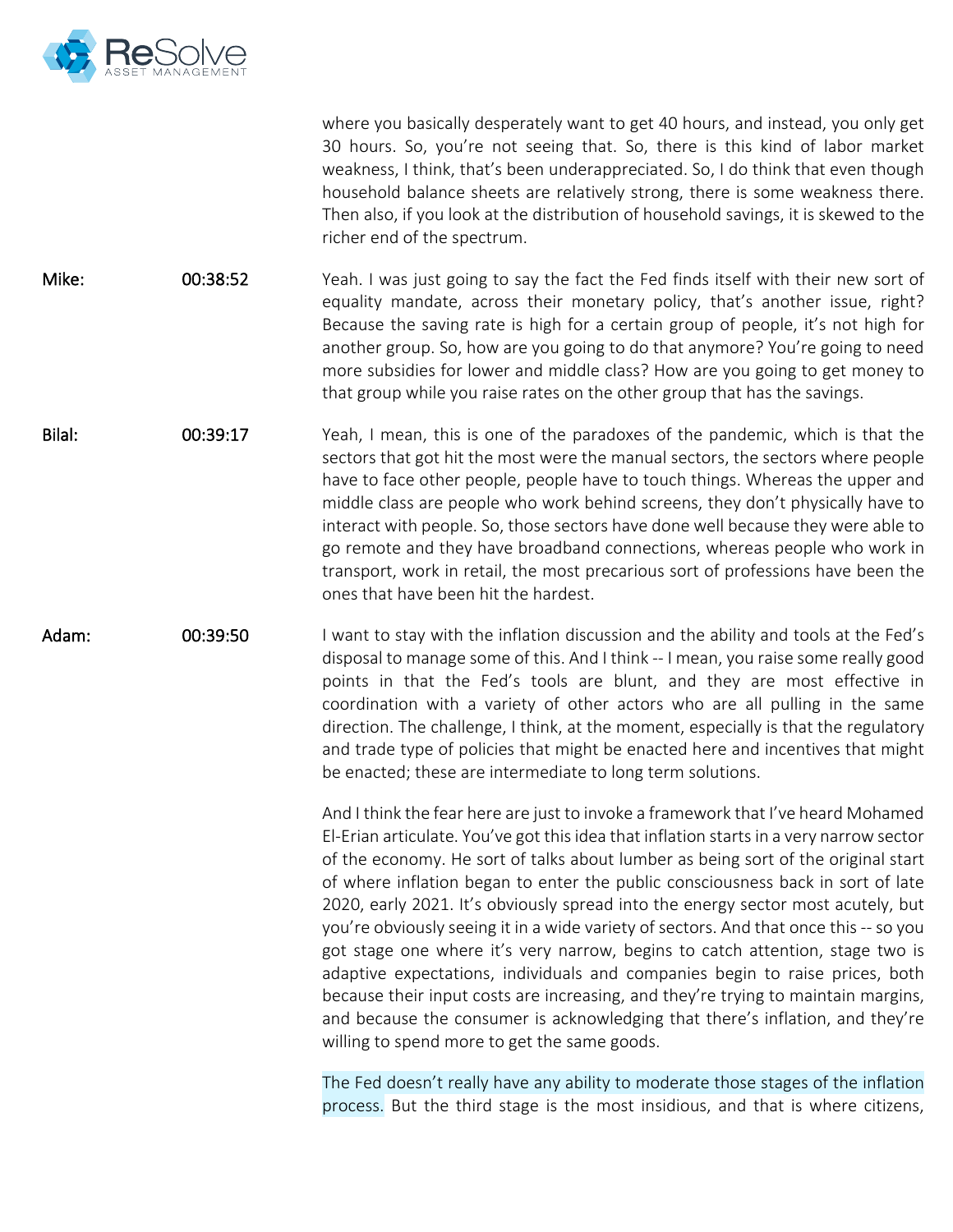

|        |          | consumers begin to anticipate a sustained inflation cycle and build that into<br>longer term expectations. And I think this is the role where the Fed can step in<br>and have a very large impact, because this ends up being a signaling question,<br>right? How do you signal to citizens and consumers that the Fed and policy<br>makers will not tolerate a sustained inflationary impulse that devalues the dollar<br>and all of the dollar-based liabilities that exist around the world? And so I think<br>we're well into sort of stage two here.                                                                                                                                                                                                                                                                                                                                                                                                                                                                                                                                                                                                                                                                                           |
|--------|----------|-----------------------------------------------------------------------------------------------------------------------------------------------------------------------------------------------------------------------------------------------------------------------------------------------------------------------------------------------------------------------------------------------------------------------------------------------------------------------------------------------------------------------------------------------------------------------------------------------------------------------------------------------------------------------------------------------------------------------------------------------------------------------------------------------------------------------------------------------------------------------------------------------------------------------------------------------------------------------------------------------------------------------------------------------------------------------------------------------------------------------------------------------------------------------------------------------------------------------------------------------------|
|        |          | And the question is, is the Fed going to take the action necessary to short circuit<br>this longer term inflation expectations spiral? And so do you think the actions and<br>the statements that the Fed has made so far are sufficient to short circuit that or<br>do you think that they're going to have to do more? And do you think that maybe<br>that's what we're seeing being repriced in the bond market, and it just hasn't had<br>a chance to propagate to other asset markets?                                                                                                                                                                                                                                                                                                                                                                                                                                                                                                                                                                                                                                                                                                                                                         |
| Bilal: | 00:43:02 | Yeah, yeah, I think that's a fair point. I think that in terms of the Fed, I mean, I<br>think that they've swung from being behind the curve to being with the curve.<br>And I think they probably need to do a bit more to get ahead of the curve to really<br>bring down those expectation. So, for example this year the market is pricing<br>another maybe 200 basis points of rate hikes. Next year, maybe two hikes. So,<br>the next year one seems a bit too low. So, perhaps there should be four hikes for<br>next year. So, maybe the Fed policy rate should get to like 3%, or something like<br>that. So, I think the Fed kind of needs to move up in that direction. And I think the<br>Fed's done quite a bad job in its communication. And it always seems to be kind<br>of catching up to something. So, we had the Fed meeting a week or so ago, then<br>Powell had to come out with a speech at the beginning of this week to clarify that<br>they are hawkish, and that's what's caused the latest move up in yield. So, it tells<br>you that the Fed is struggling to articulate this policy that well. So, I think they're<br>moving in the right direction to deal with it in this paradigm, and they could do a<br>bit more. |
|        |          | Now on the question of the spiraling expectations. I know El-Erian, and many<br>others, Summers, have talked about this. I personally am a bit skeptical of the<br>whole wage/price expectation spiral sort of dynamic partly because if you look                                                                                                                                                                                                                                                                                                                                                                                                                                                                                                                                                                                                                                                                                                                                                                                                                                                                                                                                                                                                   |

whole wage/price expectation spiral sort of dynamic, partly because if you look at forward looking inflation expectations, they're all relatively stable. Most surveys basically tell you near-term inflation, and then long term, it's going to be fairly well anchored. Secondly, so throughout this whole experience, you haven't seen this sort of de-anchoring. But secondly, if you look at the relationships between expectations, consumer surveys, even if you go back to the 70s even, what you find is that it lags actual inflation. So, it never leaves inflation, it's always like, if inflation is 8% today, then inflation expectations pick up. If it goes down to 6%, it will then also go down. So, it just follows spots. And it's a bit more skewed towards salient prices like food and energy, things you interact with every day.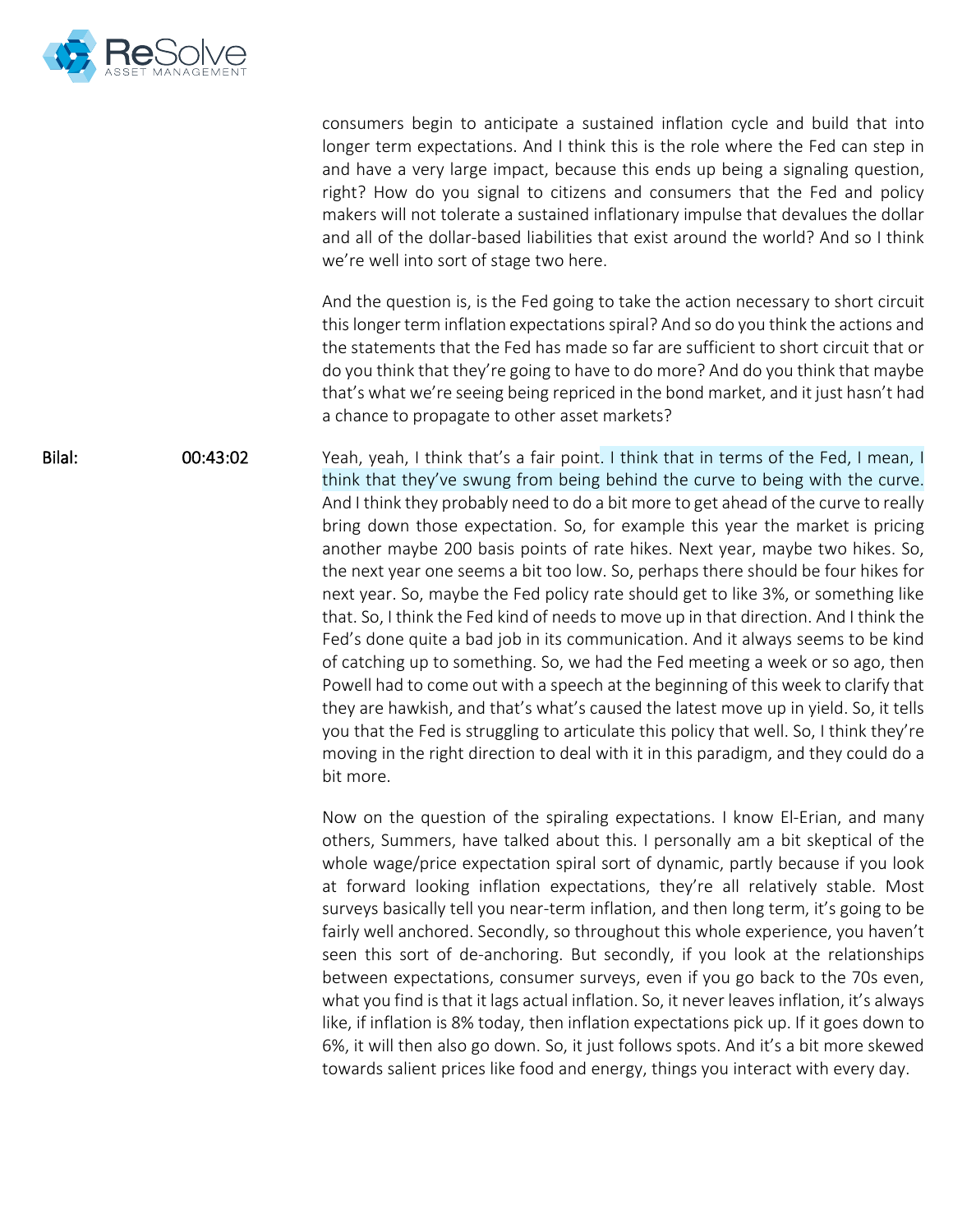

And so those prices move around a lot. So, I'm kind of skeptical about that spiral. And if you really did see that, I think you'd also see real wages go up much more quickly, which you're not seeing at the moment. And I think if you go back to the 70s, and the 60s, we're in a fundamental different structure of an economy to back then. Back then you had a price controls that were being lifted, you had trade unions, the power dynamic between companies and workers was so different. And importantly, one of the big differences I don't think many economists quite appreciate, or academic economists appreciate is how financialized the economy's become.

So, from the 80s onwards, since the big bank deregulations onwards, there's so much financialization of the economy, I mean, the amount of -- like the most actively traded market in the world is foreign exchange. Six trillion dollars, is traded every day in FX markets. You know, 10 years ago, it was \$4 trillion. So, it's gone up 50% but world trade hasn't gone up 50%. But what has gone up is all this financialization and that's important because that tells you that a big outlet for extra money printing or high or low rates is the financial sector, always. Whereas in the 70s and before, you didn't have the outlet. So, all of that money printing or whatever just had to go to the real economy. That was the only outlet. There was capital controls back then, there was limits to how much dollars you could take offshore, that was the creation of the offshore Euro dollar market.

So, I think that's one kind of big difference today, there's this outlet that you have for inflation that you didn't have before. And so for me to really see a truly inflationary paradigm going forward, I think we need to see a reduction of the power of big companies. So, more worker power, employment rights. You would need to see some kind of shrinking of the financial sector, perhaps even capital controls. Once you kind of do all of these steps, then you'll end up in an environment where you could have structurally higher inflation and higher wages. In the absence of that, I think that, in the end, once the supply chain issues or supply side issues ease up, then inflation will come back down, and we won't have this. And so the expectation spiral won't be enough to be able to keep inflation high once all of these energy things start to come down.

## The Lost Generation

Adam: 00:47:55 One a second on the -- Richard, I just want to tie together a loose end here, because you did mention the labor market Bilal and I just wanted to run a couple of things by you, because it occurs to me that this is a very different labor market than the 70s in a few ways, but in one especially important way. And that is that there are no labor unions. So, how do workers now advocate for higher wages? And seems to me that the most common mechanism that maybe economists would point to would be mobility, right, the ability to leave one job for another higher paying job. And I'm wondering if this dynamic is complicated by the fact that housing prices have shot up so substantially and so quickly, in so many of the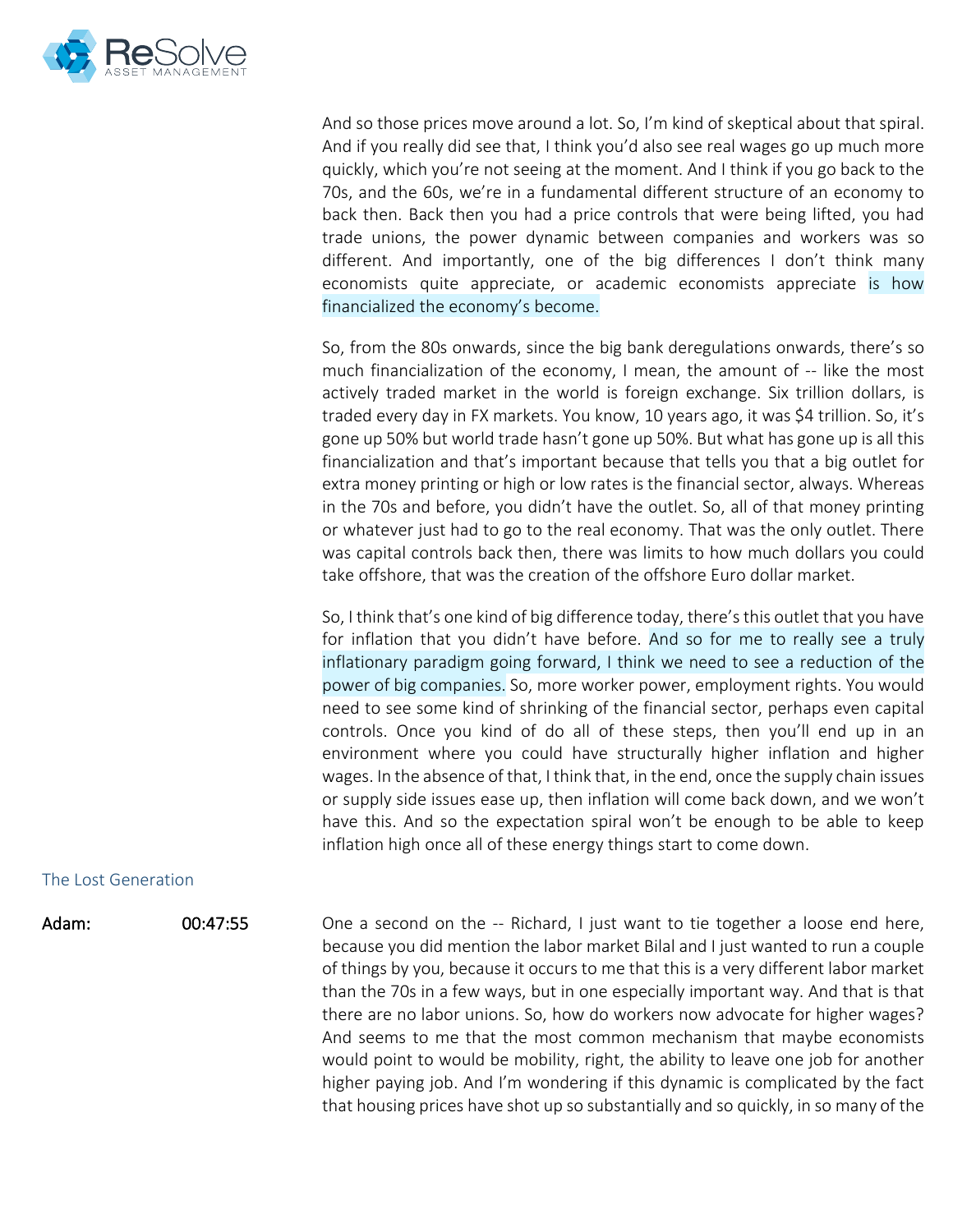

major employment centers. And so if you bought a house, locking in a 30-year mortgage at a two or 3% rate, and rates are now four and a half, 5%, and you're looking at having to sell your house in San Francisco, or Austin or Dallas, or Miami or whatever, and move to another place to get a job at a higher wage, then you're looking at a very substantial increase to your cost of living in terms of needing to now buy a new home and get mortgage financing at rates that are a full 50 to 80% higher than what you were currently locked in at before.

So, I think this may be substantially limiting labor mobility and therefore substantially limiting the ability for people to move jobs, and that may be constraining this uptick in wages. And I'm also wondering whether maybe this massive increase in house prices and of course, in other asset prices has created such a wealth effect there's less of an urgency for workers to either re-enter the labor market or feel urgency to enter the labor market, and therefore increase the supply of labor. And the urgency for people that are currently working to seek a higher paying job because they're making so much more money on the appreciation of their home and the appreciation of their other equity portfolios than they would from a 10% increase in their pay. Any thoughts on those?

Bilal: 00:50:27 Yeah. I think they're all excellent, really, really good points, and I agree with them, all of those points that you mentioned. I mean, for sure, there is one of the big factors -- actually, there's two big factors around mobility that become very important. You know, one is house prices, as you said, it's hard to move from less economically developed areas to more prosperous areas, because of the housing costs. And then there's also a direct mobility issue as well, where if you have poor transport links, within areas, even within a town, or within a city or within a state, if the transport links are poor, that also impinges labor mobility as well, in the sense that if the subway lines, or the public buses aren't running that actively, then it restricts the types of jobs you can get even within states. And not everyone can afford a car either and so you kind of have to take that into account. So, I think one of the neglected things in lots of these inequality studies and labor market studies is about mobility, transport links within cities and within states and that's a big kind of issue.

> On the housing, the other related point is, there's a generational issue here as well, which I think we also have to appreciate that the young generation, people in their 20s, essentially don't have houses, can't afford a house. And so they're basically in a really, really difficult situation. And the pandemic specifically has really hurt recent graduates from university and anyone in the education system has basically had a horrible time. And so there is this issue of 20-somethings, in particular, but even 30-somethings to some extent, who are really kind of doing worse than the same point of the previous generation of boomers or Gen X even, some Millennials or Gen Z. And so there's a generational gap here as well, which is important to recognize.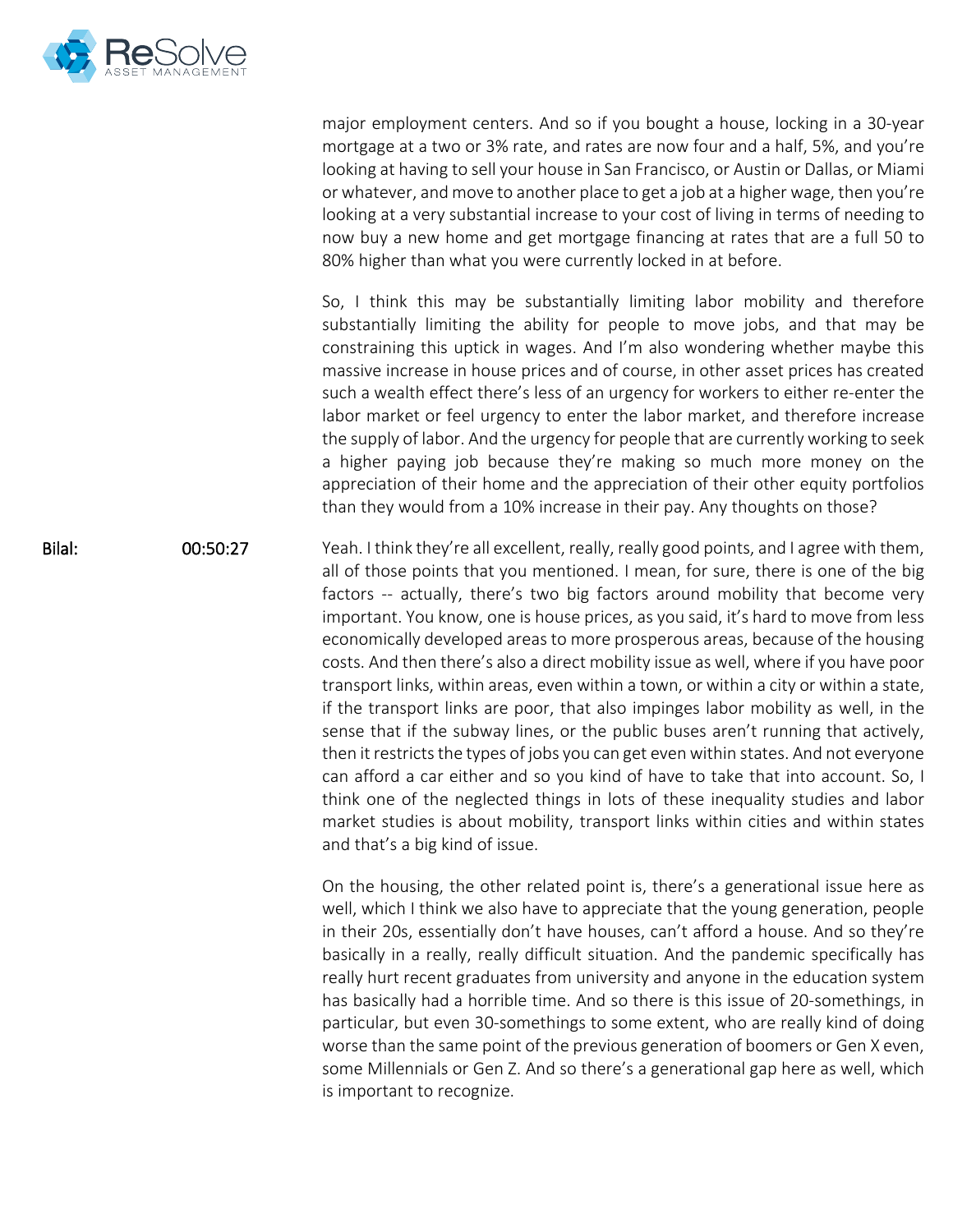

And interestingly, what the pandemic showed was that from a policy perspective, the health and safety and the welfare of the older generation was elevated above the younger generation. So, a very strong decision was said, okay, whatever it takes to protect the older generation we'll do. So, house prices went up, the economy was shut down to protect older people getting affected. But the consequence of that was younger people -- there was an educational loss, they weren't able to get the property. So, I think this is going to be an issue, a real structural issue, that we're only now starting to kind of appreciate what this means. In some ways, it's almost like a lost generation that you're going to have. And there's a parallel with wars as well. When you have a war, you kind of have this effect where there's a kind of a lost generation because they've suffered from this all.

The other point I would make about the mobility issue is that, because some of the points you mentioned about housing, and that was already the case before the pandemic that was a kind of an issue in terms of mobility between states. I think an interesting feature about the pandemic specifically is how has technology now entered the services sector? Because the narrative everyone over the last 30-40 years has been that technology has really disrupted the manufacturing sector. It's allowed globalization, offshoring, and all of that type of stuff. But the service sector has been relatively untouched by technology in terms of automation. But I think during the pandemic, what's happened is that lots of service jobs have been automated. So, for example, I'm sure you see this in Canada and North America, but in the UK, when you go to a supermarket store, they have self-checkouts. That was already the case before the pandemic, but now everything is self-checkouts. If you go to a food place, like a sandwich place, increasingly in London now they're self-checkout tills, they're getting rid of the staff. So, you get your sandwich, you just put it on the scanner, and then you walk out. So, you need less staff for that.

In terms of food delivery services, what's happening now is that in the past, you'd order from a, you'd use a delivery service and the restaurant on the high street would cook the food and a moped would then deliver it to your house. Now what's happening is those same restaurants now are using what's called *Dark Kitchens* in industrial estates to cook the food under the same brand name, so they no longer need to have that restaurant or kitchen in expensive high streets, now you deliver food remotely. I have a startup so I've been hiring people and I've be hiring people remotely. In the past, I would have just hired people in London and in New York because I'm in the finance sector, very expensive. Now, most of my staff aren't from London or New York, and they don't want to move to London and New York. The salary cost goes lower, because your labor market's broader.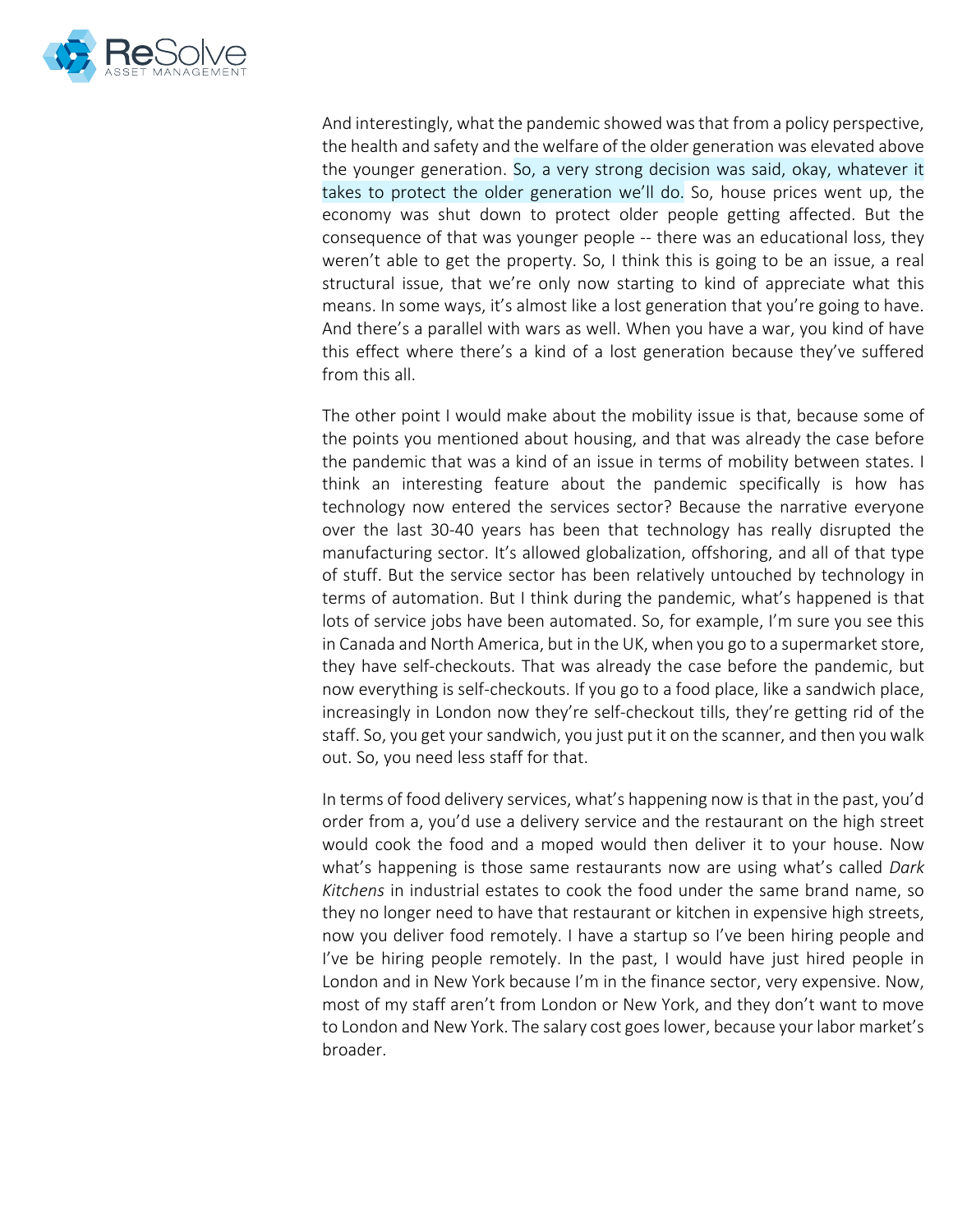

|                               |          | So, suddenly, it flattens out the labor market. So, suddenly the mobility now, it's<br>gone into the digital space where, okay, I need somebody who's a computer<br>programmer, or I need an accountant. In the past, you'd go to an accountant in<br>your city. Now you don't need to. You can do it over Zoom, they could be based<br>in a much cheaper cost center. So, I think we're only now starting to see the<br>impacts of this and this is really disinflationary. I mean, so in essence here, what<br>this is doing is it's basically saying that, we thought physical geography was some<br>kind of constraint on the labor market. But now because of Zoom, and like what<br>we're doing here, suddenly, it allows, especially service sector jobs, you can<br>suddenly open it all up. And I think that's something where we aren't quite -- we<br>aren't quite sure the full consequence is of that. |
|-------------------------------|----------|---------------------------------------------------------------------------------------------------------------------------------------------------------------------------------------------------------------------------------------------------------------------------------------------------------------------------------------------------------------------------------------------------------------------------------------------------------------------------------------------------------------------------------------------------------------------------------------------------------------------------------------------------------------------------------------------------------------------------------------------------------------------------------------------------------------------------------------------------------------------------------------------------------------------|
|                               |          | So, for me, the technology impact on services, and the lost generation are two<br>kind of outcomes of the pandemic that aren't discussed enough that we kind of<br>all know intuitively, and policymakers aren't talking about these things because<br>obviously, they're putting fires out all the time. But from a structural perspective,<br>these are the things that are going to have profound impacts on all of our lives.                                                                                                                                                                                                                                                                                                                                                                                                                                                                                   |
| <b>Positioning Strategies</b> |          |                                                                                                                                                                                                                                                                                                                                                                                                                                                                                                                                                                                                                                                                                                                                                                                                                                                                                                                     |
| Mike:                         | 00:56:41 | And you mentioned this sort of mega trend is something that you've been keenly<br>focused on in the service sector, sort of dislocation, if you will. What are some of<br>the ways that you're suggesting people position themselves? Like, is there<br>particular stocks that you're suggesting? Is there particular areas or segments of<br>the market that you could share with everyone? So, I know you go through your<br>framework, mega trends, cyclical trends, and then how do we -- Okay, now we've<br>got an idea, how do we manifest it through actual positions, and I'm wondering<br>if you can share it. If it's proprietary, that's fine too.                                                                                                                                                                                                                                                       |
| Bilal:                        | 00:57:17 | Yeah. I mean, the challenge with this is that many of these mega trends kind of<br>link to very fashionable mega trends as well. So, part of the whole flattening of<br>the labor market, the service sector tech play is the technology platform play,<br>Zoom and Microsoft and all these sorts of things. So, there's a tech element to it,<br>which is already well priced and overpriced for lots of other reasons, not just that.<br>So, I think it's hard to play it in that direction. But what it does, the way you can<br>play it is through taking the view that inflation will be structurally low, after this<br>all. So all the people that are kind of looking for a return to a 70 style, like a decade<br>of inflation, for me, that's a way of playing it, to say actually no, we aren't going<br>to have a decade of inflation, because we're going through the structural sort of<br>change.    |
|                               |          | So, you always want to kind of fade the regime change people. We definitely do<br>have inflation now and it will last maybe for the rest of this year, if not longer,<br>maybe next year. But in the end, if long term inflation starts to take off, I'd fade<br>that in the DM world. But I do think where there is value is EM, in the sense that                                                                                                                                                                                                                                                                                                                                                                                                                                                                                                                                                                 |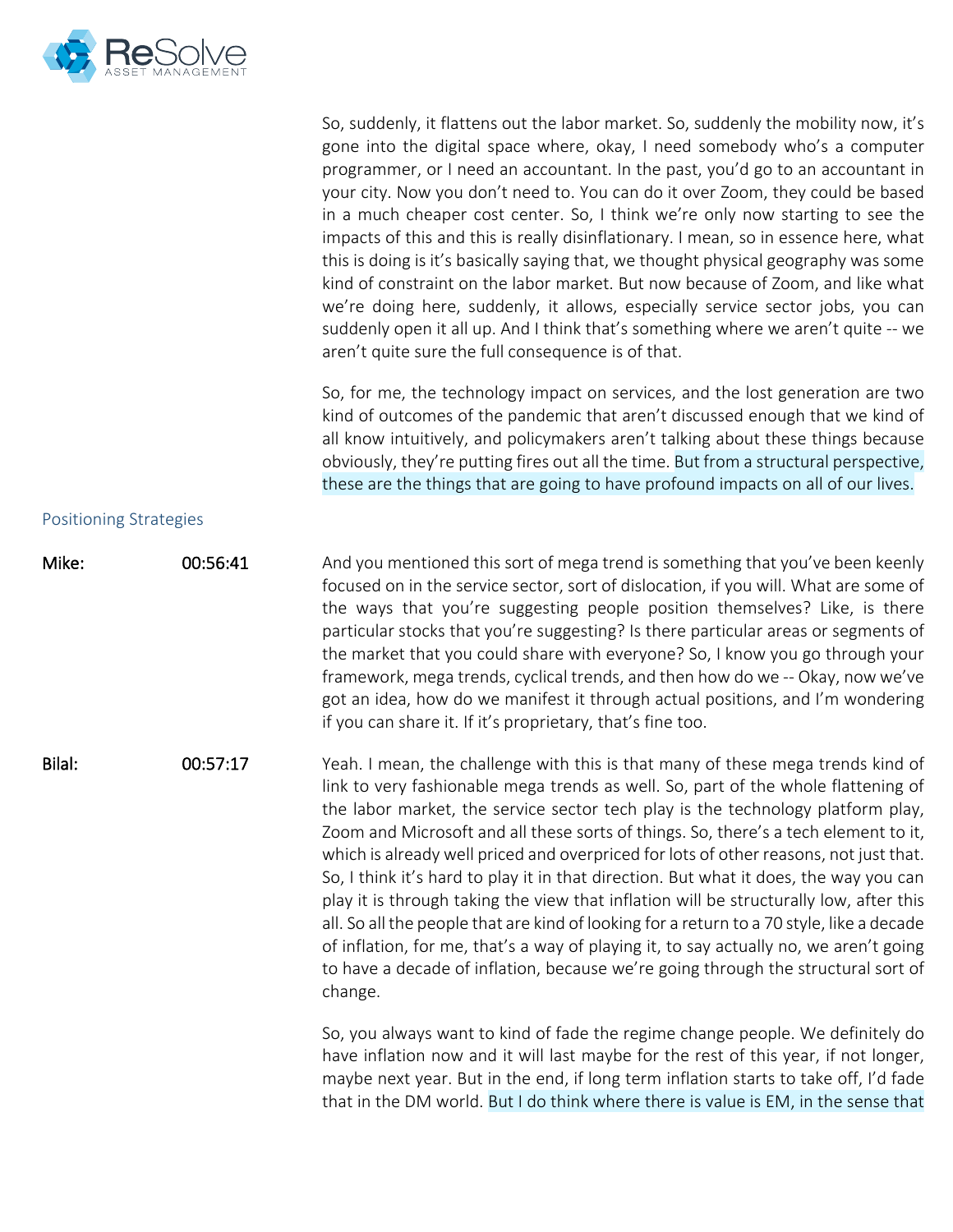

technology will open up the EM side, places like India, for example, which already have quite a vibrant service sector. And they are kind of thinking about their long term goals. It kind of opens up EM in a way that wasn't the case before. So, countries with fairly well-educated labor forces, especially at sort of the top tier, those economies will do particularly well, and EM is just trading really poorly. And so that could be a way to play this.

Mike: 00:59:08 Is there any chance that the push to automation, actually, I mean, in order to automate, you need software, but you also need the machines and mechanics, and oftentimes, some of the more rare inputs to that from a commodities perspective. Does that drive that commodity bull run a little bit longer or?

Bilal: 00:59:27 Yeah, yeah. No, that's a good point. I should also mention that. I mean, just to kind of put this into historical context, it feels to me now, it reminds me a lot of the early 2000s where --I remember in the 90s it was all that dot-com tech stocks, and everything like that. And so it really felt like we had left the physical world. It was all -- everything was on screens and the internet, information superhighway and all of this type of stuff that we were talking about in the 90s. Then suddenly the dot-com crash happened in the early 2000s and 2000, and we had the rise of China, as its middle class grew, and suddenly commodity prices just went off the charts because China was basically, had to, like use all the world's commodities to build its roads. And so suddenly, the 2000s it was all about nuts and bolts and oil and commodities. So, we went from the digital realm back to the physical world, realizing there are constraints to the physicality, there's a physicality to the world.

> And so for the next 10 years, you had the super cycle. So, I think there's something similar going on now, where we've come up this period of like tech this, tech that, and we've forgotten the physicality of the world. And obviously, we're seeing that now with supply chain issues. But all of this tells you that there's limits on -- there's constraints on all of this automation production. Energy transition, as well is a classic one where that's going to require a huge investment like, proper physical infrastructure investment, which will require all of these inputs. So no, I do agree. I think commodities are likely to have -- continue to have a really sort of strong run from here, even from current levels.

### Policy Blunders and Recessions

Richard: 01:01:12 To press pause for a second on the forward looking part of the conversation, which I'm sure we'll return to, but I wanted to pull on the thread that we were discussing earlier. And I heard you on a recent podcast with one of your researchers, Dominique, and she was saying how she puts it at 50% of her base case is now that in the next 12 months, we're going to have some form of recession. So, I wonder if you might speak to some of the leading indicators and some of the parameters that she's looking at to make that type of assertion. And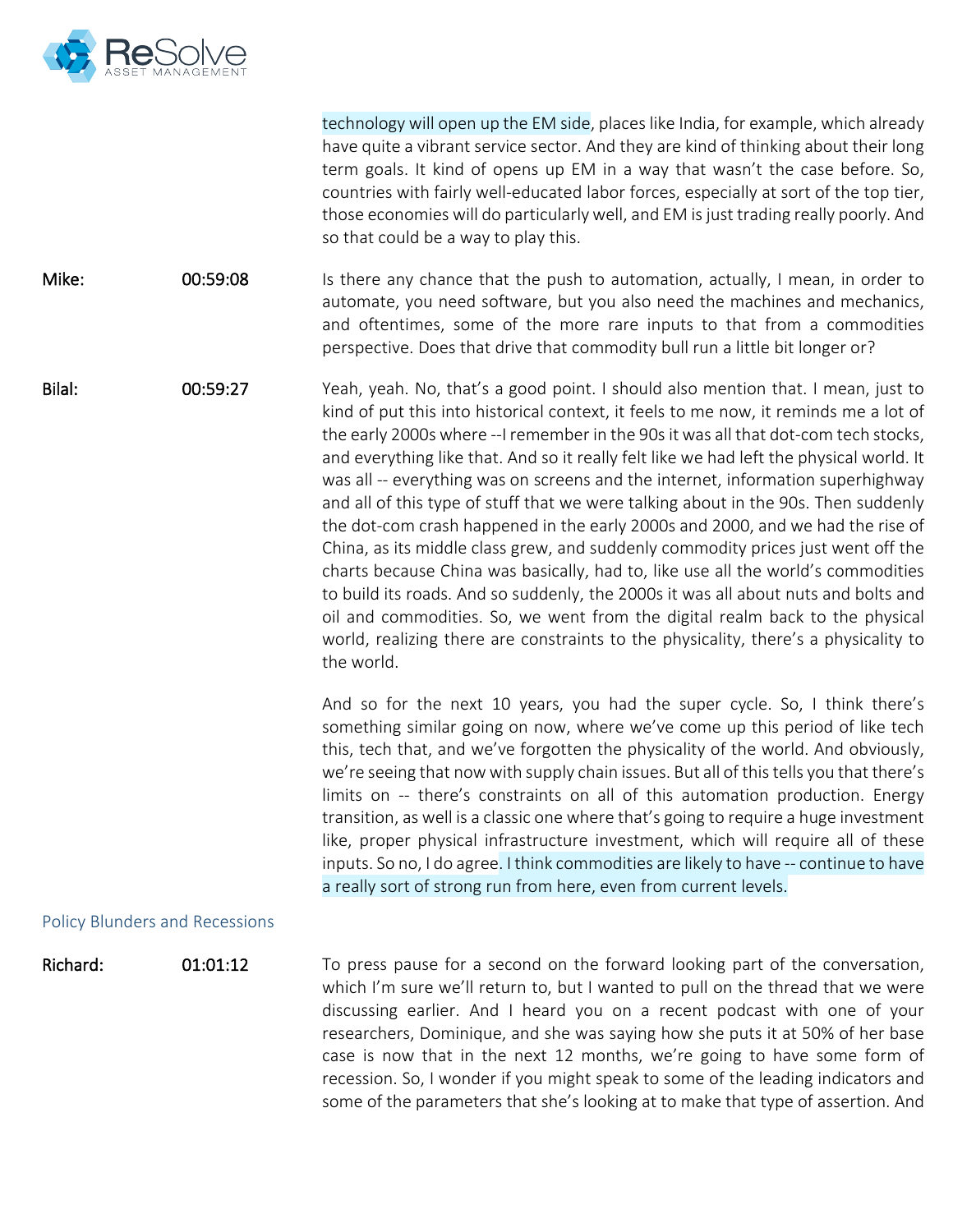

with that in mind, the whole conversation about tightening, does that sort of suggest that Powell and team might just be walking into yet another policy blunder?

Bilal: 01:01:54 No, that's a good question. Yeah. I mean, first of all, thematically yeah, I think, for me, as a market's person I always like to think about the next big theme and that's hence this conversation with Dominique and our team. So, last, like a year or two, it's been inflation, everyone's been talking about inflation, inflation, inflation. And even today, inflation is the big topic. But for me, the story is really recession, that that's the next iteration of this all. If you just fast forward everything, the next move has to be a recession and the question is just timing, and how soon will that happen. And so I think, for me, the inflation story is really, there's a huge amount of ink has been spilled on inflation. So, I feel like every side of the argument of inflation is well known. But the recession story isn't well-known. So, for me, the thing I'm just focusing on intensively this year is recession, recession, recession, and trying to understand how a recession could happen.

> Now, to start with, if you just look historically, like over the last 30-40 years, you find this interesting phenomena, that whenever you have a Fed tightening cycle and rising oil prices, almost always you get a recession. Whether it was coincidental or not, that happens. So, 2007, oil shock, Fed was tightening and then you had the recession. 1990, the same thing happened. 70s, it happened numerous times as well. Because what you're doing there is that if the Fed's raising rates, that's tightening policy. Just costs go up in different ways. It's just harder to get things done. And oil is a big input cost, effectively it's like a tax. So, we have a double whammy now. And from the start of the year, if anything, everything's accelerated. The Feds becoming even more hawkish, and oil prices are going up even more so. So, the background I think, is very conducive to some kind of recessionary dynamics.

> Then in terms of the specifics, the key thing for me if we take the US as the example, because Europe is probably easier to see a case of a recession for Europe, because it's not energy independent. But the US is the more interesting one. The key things for the US have been we had this big binge in goods consumption in the US. Everyone, you had in one or two years, you had the same amount of goods consumption growth than you had in the previous 10 years. So, a massive swing to one side. That's starting to fall now. And so the idea was that the service side will pick up the slack, it will really start to pick up and it hasn't. It's recovering but not dramatically so. So, that tells you that there's something - - the other part of the engine isn't working that well.

> So, that's kind of a bit weaker. Why is that overall? It's partly I think, to do with this, things we were talking about, about the labor market that's a bit weaker than we think. But fundamentally if real wages are falling, that's a problem. It's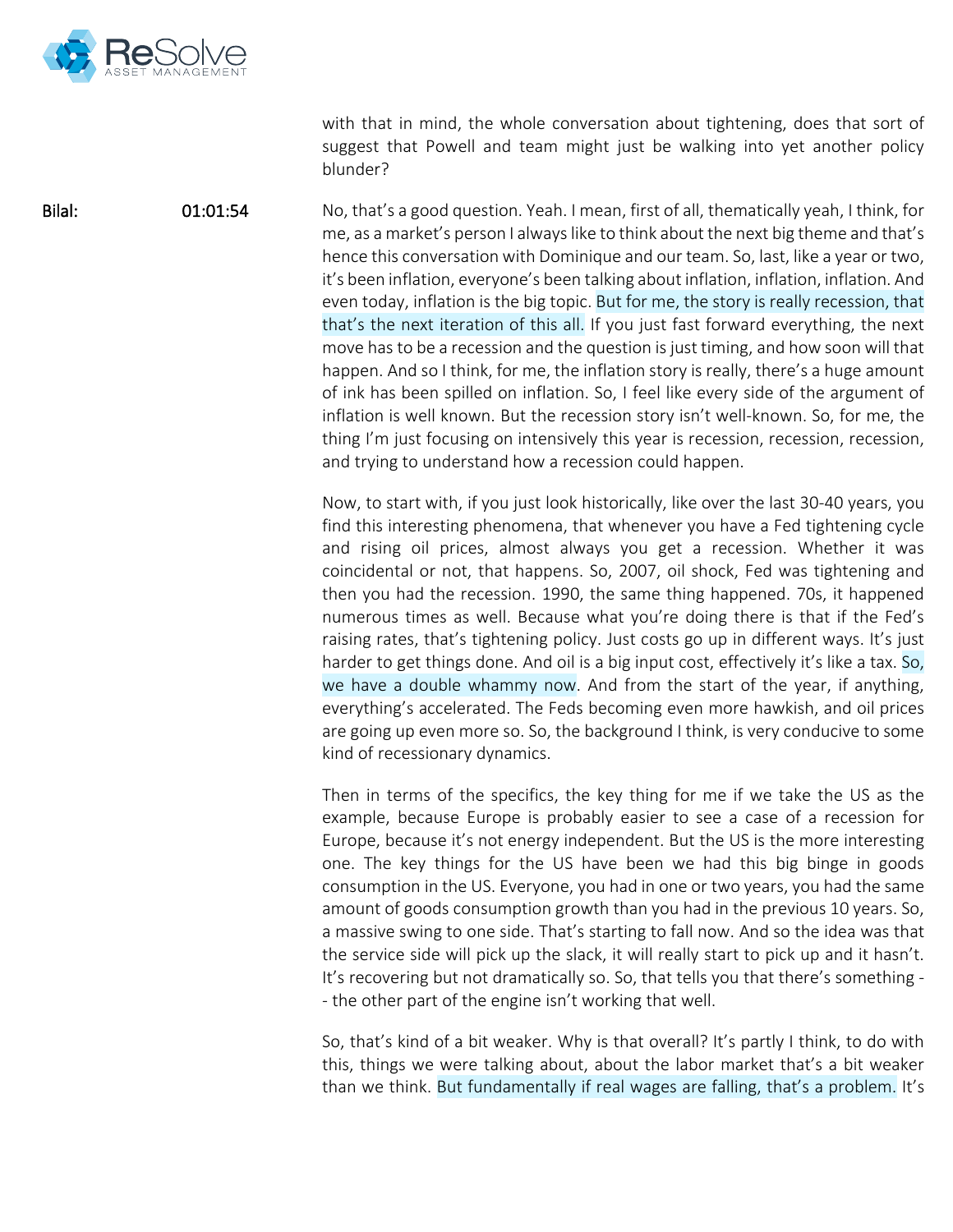

just harder to get things moving. Then on top of that, if you look at the inventory cycle in the US, there was a big inventory buildup in Q4 of last year. So, basically companies have been basically building up their stocks, because they had low inventory before, so they had to build up the inventory plus, they were worried that they couldn't get stock so they double ordered everything. So, we've had this inventory cycle. And when you have that often, that takes away growth from the future because you're building up all the inventory now.

And then the other side of this is the fiscal side that we had -- last year or two, we've had this huge fiscal stimulus in the US, but this year, we aren't going to have anything. And so the net effect of that is you have a negative fiscal impulse. You go from fiscal stimulus to nothing, That leads to drag on growth. And then with midterms coming up, it's unlikely that anything is going to happen. And after midterms, the Congress will probably flip. And so no new fiscal will happen. So, you a get negative fiscal impulse, you get the oil shock, you get negative real income. So, all of this is basically pushing the US closer and closer to a recession. So, that's kind of the general direction, where we're kind of going in. Now, timing wise, what you need to see to time - so this tells us, this tells me that in the next year or two, there's a very high probability of a recession.

Now fine tuning the timing, the best things to look at are probably, you need to see the PMI numbers start come down. So, when that starts to fall much more sharply, that usually gives you a good sign that recession is imminent, i.e. in next few months. And then you need to see jobless claims really start to pick up again. So, for me, payrolls, jobless claims, and the ISM PMIs are the indicators you look at to fine tune the timing. So, the background for me is high chance of recession in the next year or two, and then fine tuning it, you look at these other indicators to fine tune it all. And in the case of the Fed, I think the Fed is kind of running into a blunder here in the sense that they're going to have to over tighten then they suddenly realize the economy's kind of slowing down sharply. And then at that point, they'll have to decide to pivot back to dovishness, which I'm sure they probably would end up doing or continue to hike to really wring out any inflation in the economy.

Adam: 01:07:03 So, help sort of reconcile this recession view over the next year, year and a half with again, this resiliency in equities, right. I mean, I feel like we've got a recessionary tailwind, we've got supply constraints on the inflation side, both in terms of the fact that China is still struggling with the pandemic, they're still on a zero COVID policy, they're still shutting down entire provinces and ports, at the same time, as we're getting four to 5 million barrels of oil coming offline, sometime in the next few weeks out of Russia. All the other secondary and tertiary impacts of the war. And yet, we still have this US equity markets within five or 6% of all-time highs, like something has to give here.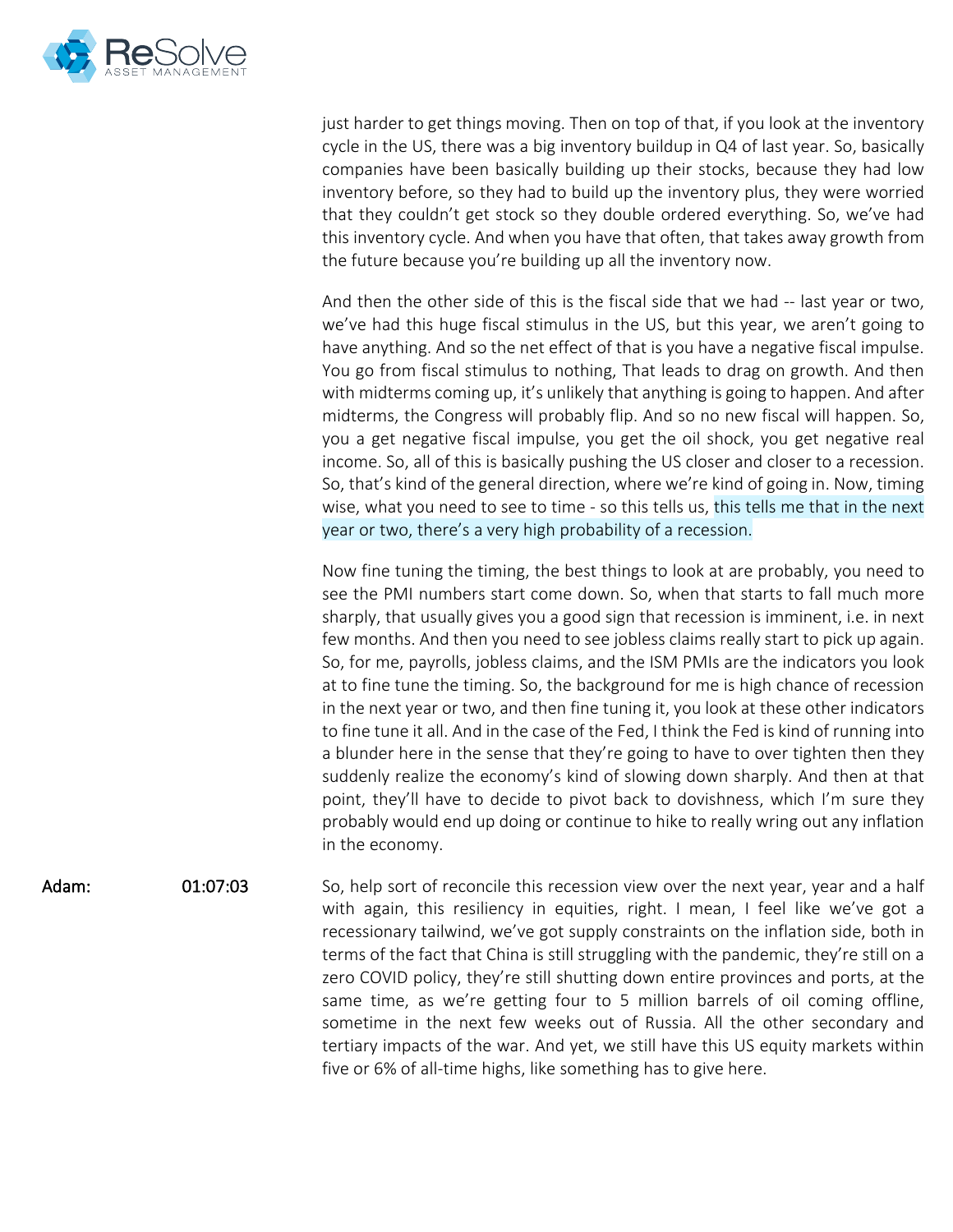

| Bilal: | 01:08:01 | Yeah, yeah. No, absolutely. I mean, you're right there. I mean, the first thing I<br>would say is that Chinese stocks have been trading pretty poorly, and rest of the<br>world stocks in general have generally been trading poorly. Now, in terms of the<br>relationship between stocks and recessions, typically stocks tend to weaken<br>much closer to the point of the recession. So, there is a timing issue here, where<br>rates markets tend to, just because of the nature of rates market, they tend to<br>be much more forward looking. And stocks tend to almost like look at the next<br>quarter. So, it matters whether the recession is in the next three months, or if it's<br>Q1 next year. And if we're saying it's Q1 next year, it's too far away for stocks to<br>really kind of be affected by that. |
|--------|----------|-----------------------------------------------------------------------------------------------------------------------------------------------------------------------------------------------------------------------------------------------------------------------------------------------------------------------------------------------------------------------------------------------------------------------------------------------------------------------------------------------------------------------------------------------------------------------------------------------------------------------------------------------------------------------------------------------------------------------------------------------------------------------------------------------------------------------------|
|        |          | That said, if there is a recession, kind of on the horizon, to me, it tells me at the<br>very least stocks should trade sideways, in general. Which they kind of in some<br>broad sense they have. Especially, for the US, what I like to look at is the Russell<br>2000, rather than the S&P, because I think the Russell reflects the economy much<br>better, because the S&P has the tech companies in there, which are kind of<br>global, and they're kind of a tech play, and they're not sort of linked to the<br>economy directly. And so the Russell                                                                                                                                                                                                                                                                |
| Adam:  | 01:09:13 | They should be even more vulnerable, right, given that the derive so much more<br>of their revenue from outside the US and the rest of the world is much more<br>vulnerable to all of the -- first of all, you got the whole dynamic of when the US<br>catches cold the rest of the world catch the flu, which is typically what happens.<br>And the fact that all of these other countries are much more impacted by either<br>major commodity price rises and/or just proximity to the war and conflict and<br>other types of frictions.                                                                                                                                                                                                                                                                                  |
| Bilal: | 01:09:47 | Yeah, yeah. I mean, I think it depends on the types of international companies in<br>the US that we're looking at. So, I would say like US manufacturing companies or<br>certain banks and so on, they would for sure be impacted by slowdown in the<br>rest of the world. For tech companies, it's a bit trickier because if you look at the<br>behavior of tech companies or the mega tech companies, they sometimes<br>behave cyclically. But sometimes they behave like utilities as well, because they<br>have attractive like dividends or buyback schemes and such. So, there's this kind<br>of safe haven dynamic that you have within big tech, that makes it a bit more<br>tough to kind of have the read through into the cycle.                                                                                 |
| Adam:  | 01:10:28 | I think that's certainly the perception. I mean, I agree. I think big tech is being<br>utilized here by global investors as a safe haven trade and I'm personally<br>skeptical.                                                                                                                                                                                                                                                                                                                                                                                                                                                                                                                                                                                                                                             |
| Bilal: | 01:10:38 | Yeah. Yeah. And it's a fair point and a point well taken, and it would be sort of<br>vulnerable. I mean, I do think that the risk for big tech, for me, would be if we see<br>this -- the way big tech isn't responding to higher rates. I think that's interesting.<br>You know, it should reflect because if the argument is big tech gives you the                                                                                                                                                                                                                                                                                                                                                                                                                                                                       |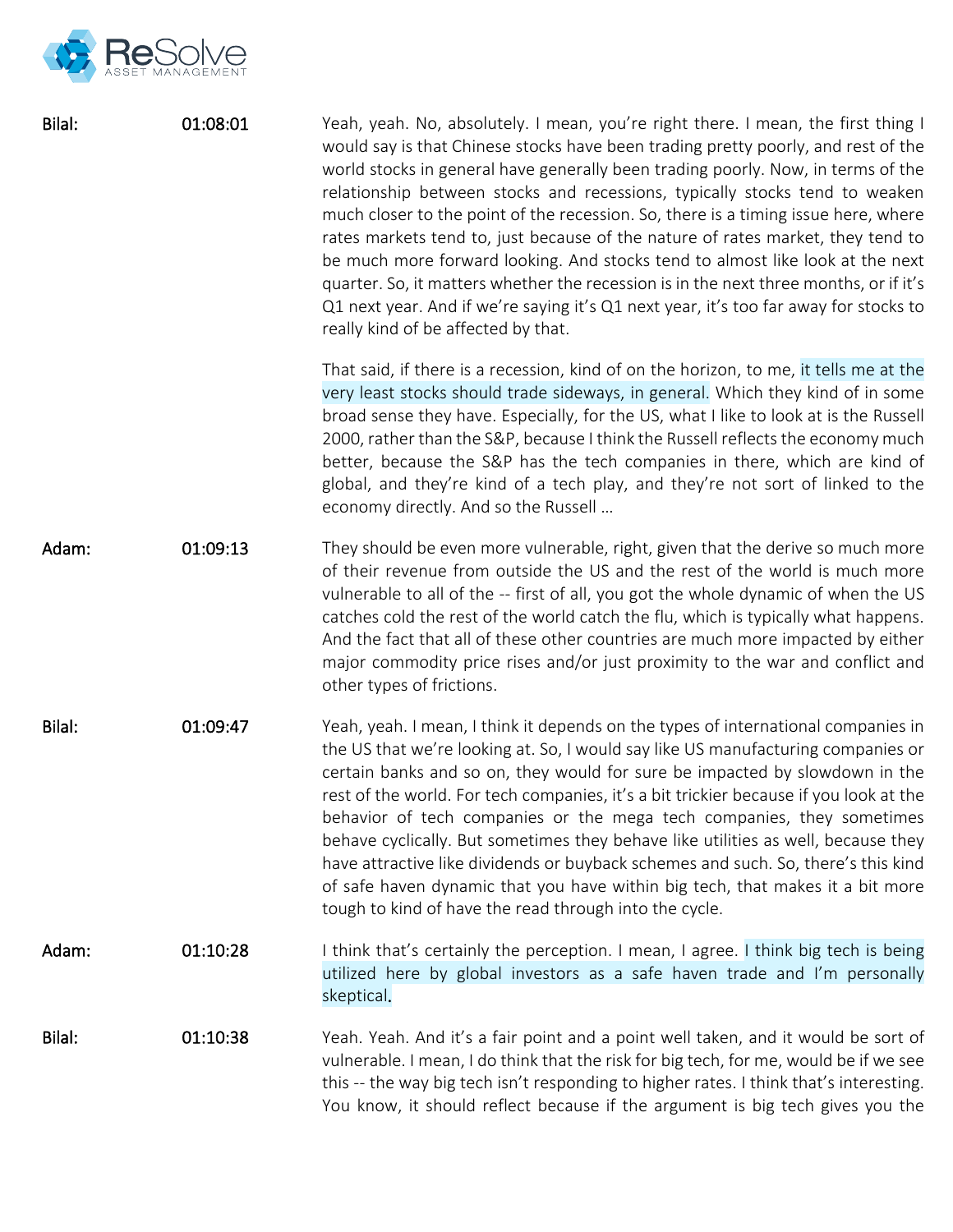

|          |                                | yields, if interest rates are going up, then suddenly it doesn't give you the yields,<br>and so it should be repriced lower. So, I think there's that. I think recently, I think<br>the reason S&P has done well is that US, number one, is outside of the conflict<br>zone, so US gets that benefit. The US earnings have been relatively strong as well<br>throughout this whole period. And then also, there is this is kind of the reopening<br>dynamic that also, to some extent, supports US stocks as well.                                                                                                                                                                                                                                        |
|----------|--------------------------------|-----------------------------------------------------------------------------------------------------------------------------------------------------------------------------------------------------------------------------------------------------------------------------------------------------------------------------------------------------------------------------------------------------------------------------------------------------------------------------------------------------------------------------------------------------------------------------------------------------------------------------------------------------------------------------------------------------------------------------------------------------------|
|          |                                | But I agree. I mean, I think it's really a question or matter of time before we see<br>another down move in equities. We did see somewhat of a down move in<br>equities. But then the bounce was quite strong recently. I mean, to be honest,<br>I've been surprised about how quickly markets have shrugged off the war risk<br>premia. I was kind of, we're going into this war and suddenly, the reversal's<br>happened. And then I was stunned how quickly that's happened. And so                                                                                                                                                                                                                                                                    |
| Richard: | 01:11:57                       | It's like the cleanest dirty shirt.                                                                                                                                                                                                                                                                                                                                                                                                                                                                                                                                                                                                                                                                                                                       |
| Bilal:   | 01:12:01                       | Yeah, I think there's that as well. And I think also, there's been a lot of position<br>unwinding, bar shocks, margin calls. There's all sorts of weird stuff going on in<br>markets right now. And so when that happens, it makes me cautious about<br>reading too much into the price of something. Because it could just be some big<br>position unwind, some quarter end rebalancing, some fund has blown up or<br>something or                                                                                                                                                                                                                                                                                                                       |
| Adam:    | 01:12:29                       | That's a really important point to remember through all this for sure.                                                                                                                                                                                                                                                                                                                                                                                                                                                                                                                                                                                                                                                                                    |
|          | Positioning Global Macro Views |                                                                                                                                                                                                                                                                                                                                                                                                                                                                                                                                                                                                                                                                                                                                                           |
| Richard: | 01:12:33                       | Yeah, I think this is something that we have touched upon on several episodes<br>and in conversations internally, the idea that the price discovery is more and<br>more skewed by the particular circumstances of market microstructures. And<br>what's happening in certain sectors of the markets and big players unwinding or<br>putting on positions and how that affects the signaling mechanism that the price<br>of an asset might offer. So, as you're painting this global macro picture, and you<br>have touched on this, to some extent, but I wonder if you might give us not<br>investment advice, but sort of a general framework or a general positioning, how<br>you're expressing some of these global macro views across asset classes. |
| Bilal:   | 01:13:21                       | Yeah, absolutely. Yeah. So, I kind of have this kind of almost sounds<br>counterintuitive, but in my view, when you're in this kind of unstable inflationary<br>environment, central banks hiking, stagflation, that whole mix, my bias is actually<br>to be overweight cash in that environment. And so many people say you<br>shouldn't go long cash, because in real terms, your cash goes away. But my point<br>is that it doesn't lose your money in nominal terms. And the risk is that if you have<br>money in bonds and equities, there's a high chance that you could make losses                                                                                                                                                                |

on your capital in nominal terms. And so to me in a year like this, where there's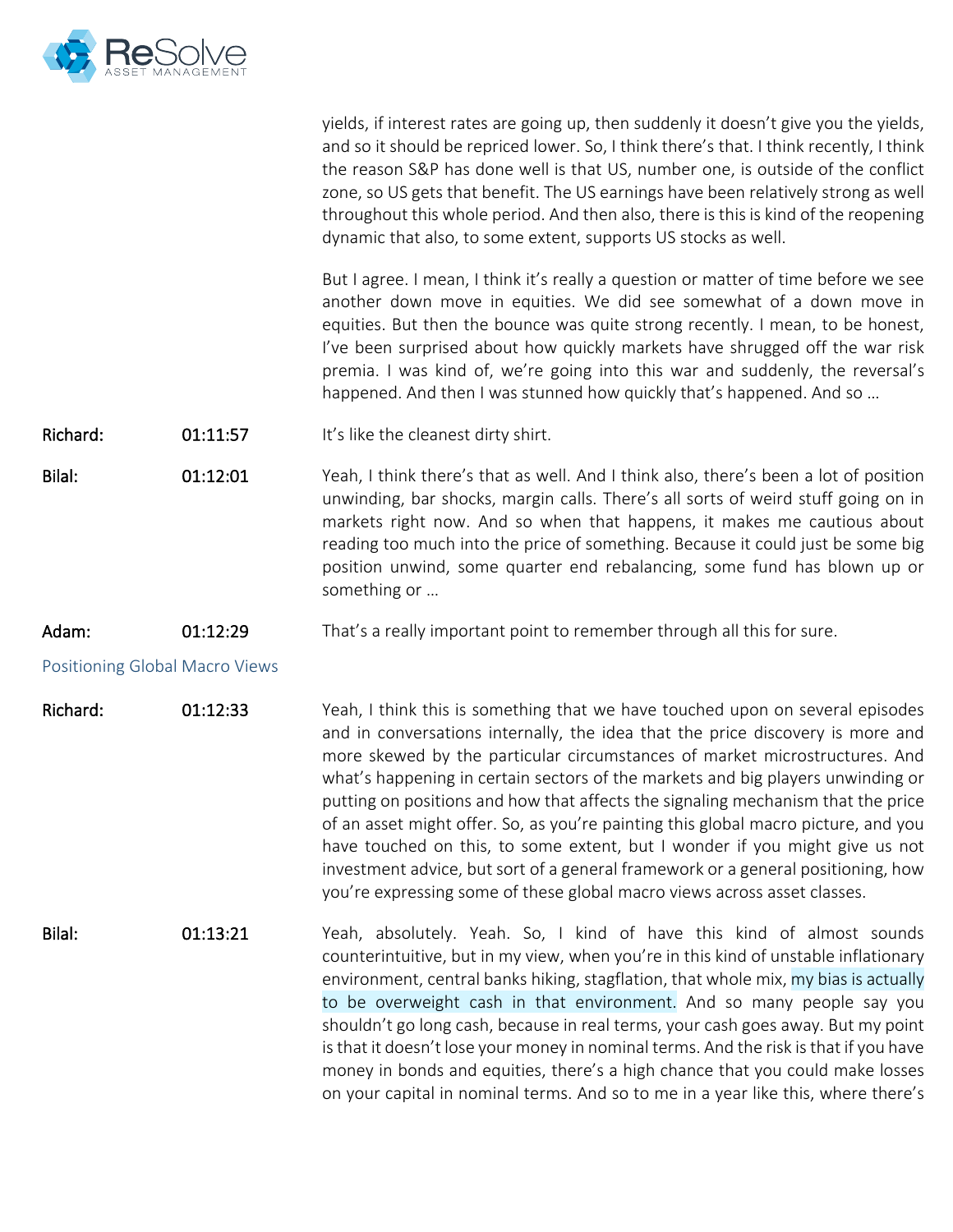

lot of uncertainty about what regime you're in, there's lots of geopolitics. It's all about survival, almost. So, the first rule of investment is survive, don't get wiped out.

Mike: 01:14:12 Yeah. Return of your capital, not return on your capital.

Bilal: 01:14:15 So, for me, that's the overarching mantra, is that. And so one is to be overweight cash, underweight equities and underweight bonds. So, if I had a choice between bonds, equities and cash, I'd pick cash. Now, the only thing I'd be willing to go long in is commodities because I do think that we're in this environment where everything geopolitics and supply chain all of this type of stuff just points to higher commodities. Which commodities? I think you just have a basket of commodities because there's a strong case for metals, energy, wheat, fertilizer; everything's kind of affected in some way. So, overall, that's kind of my basic answer. Keep it simple. Pretty much stay away from bonds and equities, be long cash, which also gives you optionality as well. So, for after big drops in other asset classes, you can use that cash and buy something, and long commodities.

> I also, and we haven't talked about this so far, I'd also be small on crypto as well. Now part of that is a structural view that I think crypto is slowly becoming an accepted asset class. But also, I think there's some interesting features about crypto that provides some diversification. Because from a portfolio perspective, what you want is diversification. So, equities, bonds, commodities and so on. So, the question is, what is the diversification that crypto brings you? And for me, like at the fundamental level, the diversification it brings you is diversification of institutional exposure. So, if you imagine if you're holding dollar-based assets, you're exposed to the US regulatory financial legal system. Euros, it's a European system. Renminbi, it's the Chinese system, Rupee, it's an Indian system. And crypto is independent of any country. By its very nature, it's decentralized, permissionless, internet-based, and so you're exposing yourself to kind of a neutral institution.

- Adam: 01:16:19 Can I press pause on that?
- Mike: 01:16:21 The different ecosystems.
- **Bilal:** 01:16:21 Sure.

Adam: 01:16:21 Because I kind of feel like, I don't know. Just, where are all the people that are going to be spending these crypto, this crypto wealth going to live. Because I mean, are they going to live on a convoy in the middle of the Pacific? Because otherwise, they are eventually going to be subject to the regulatory environment that -- in which they're resident, right? All of the other things that matter in their life, right, the things that they're going to consume, the assets that they're going to own etc. Right? So, I'm not sure that decentralizing the transactions necessarily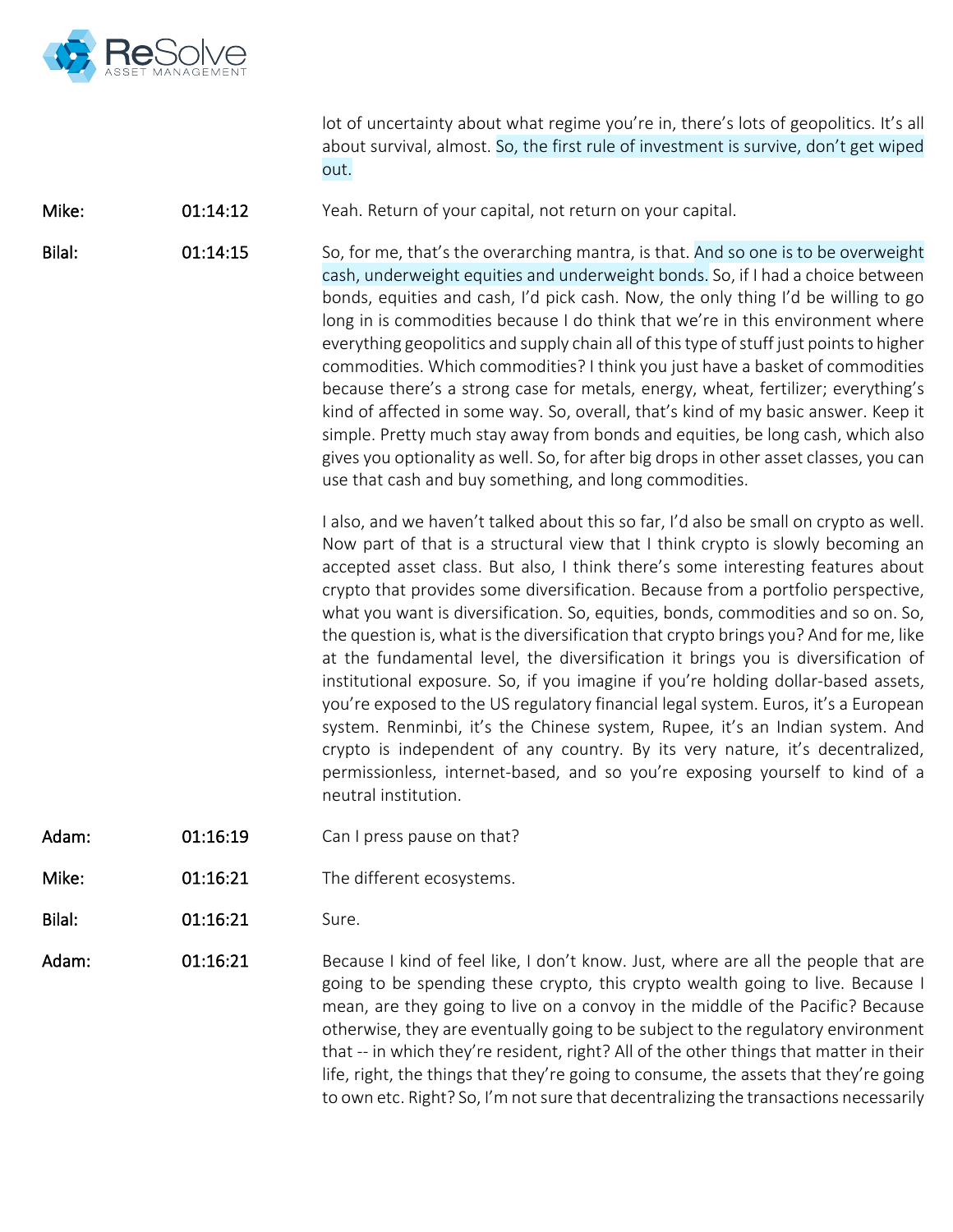

allows people to disengage from the regulatory environment in which they're situated.

Bilal: 01:17:00 Yeah. No, that's a fair point. I mean, there still is -- I mean, that the key point of regulation is really the on-ramp process of where you go from dollars into the crypto world. Once you're in the crypto world, that area's much more harder to regulate. Because if you transact from one wallet to another on a decentralized exchange, no one can stop you doing that. That's just going to happen. And that can't be kind of captured.

Mike: 01:17:33 You also have self-sovereignty. If you hold assets in a dollar-based or Renminbibased, you are subject to the sovereignty of that jurisdiction. And just as in a whole bunch of truckers in Canada learned, for simply protesting, you can have all of your assets seized, without question.

Bilal: 01:17:55 Yeah. So, that's kind of one side of it, that once you're inside the crypto world, no regulation can stop you from transacting with somebody else. And they can't take that money away from you once you're inside it. It's basically who are the gatekeepers who allow you in. So, that's one thing. Now, aside from that, what's the use case of crypto is the other point. So, let's say everything's kind of fine and stuff. One basic use case is that, say, something like Bitcoin, if that is a scarce asset where you could guarantee ownership of that scarce asset, and there's limited supply, then it's no different from gold, it's just that it's on the internet rather than gold. So, whatever the investment case is for gold, you can make the same case for Bitcoin. It's just in the digital realm. It's a scarce supply, it can't be increased. So, for Bitcoin specifically, you have that use case.

> Outside of that, the other use case then is when you start to go into the other types of cryptocurrencies, like Ethereum, which are programmable. So, within there, you can basically start to create all sorts of additional crypto based features, which have use cases. So, one is the whole decentralized finance where you can basically start lending and borrowing and things like that. So, you've created a little mini financial industry on Ethereum, just like there's a financial instrument in the real world, you created one than the decentralized world.

> Then there's the whole NFT metaverse side where you can start to buy and sell items within games, which is you know, which is the whole digital economy. So, to the extent that video games is an industry, then there's a crypto version of that as well. And the blockchain allows you to do certain things that you couldn't do before. So, you suddenly start to create all of these additional new kinds of like virtual economies, you could say.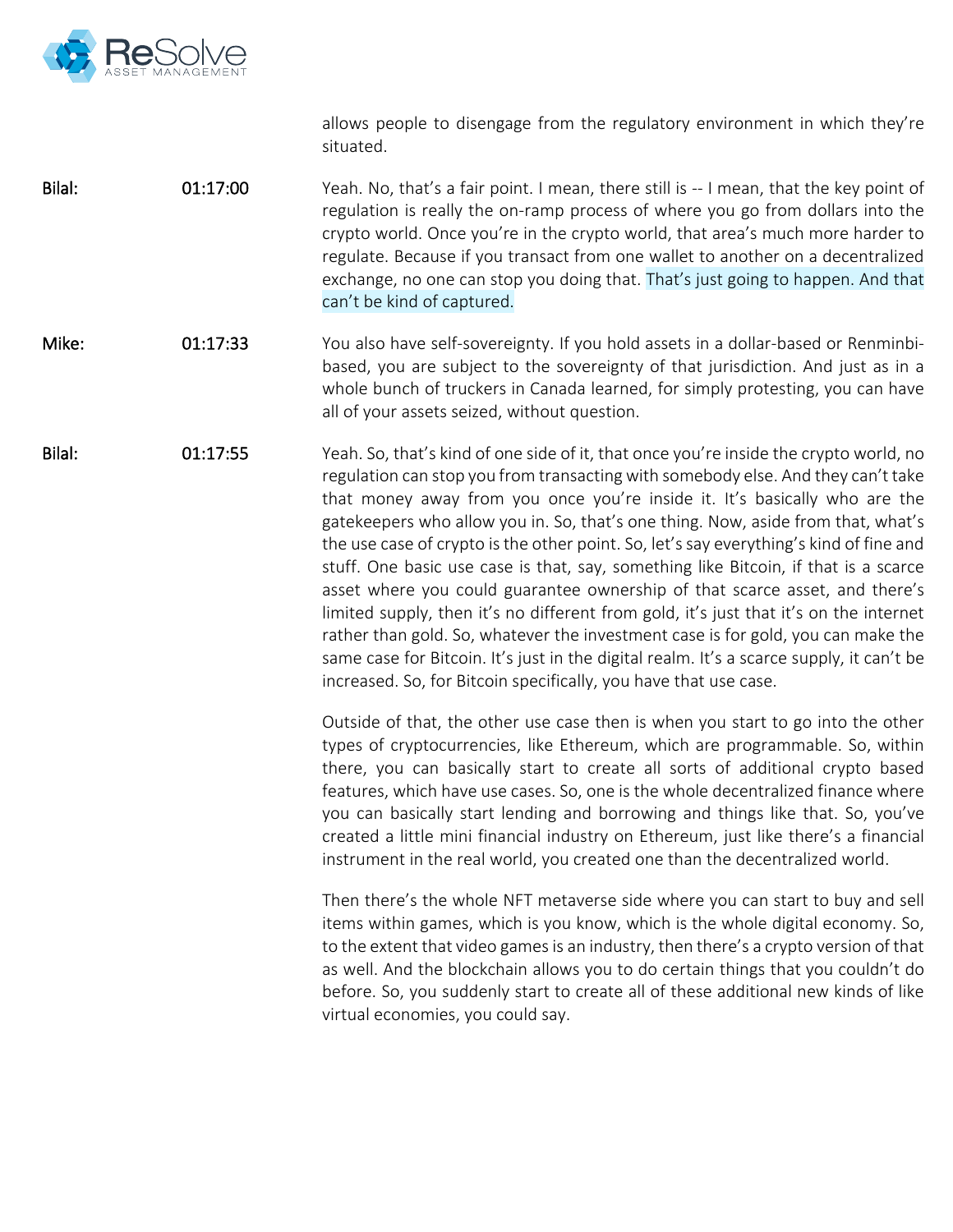

## Gold, Currencies and Crypto

Richard: 01:19:48 I like this framework and the thesis behind the bullish view on crypto. But I wonder if we might bring it back a step and say, you have a background in currencies. So, we've talked about a little bit about the dollar. I don't know if you feel that it too is the cleanest dirty shirt. And I wanted to frame this in the context of the recent sanctions that have been enacted and the idea now that assets in the treasury is going to be seized. And so what that does for the dollar reserve currency, also the petrodollar system coming undone if in fact, Saudi Arabia starts to fully cater to the east, particularly to China. And so the Pax Americana was already on its way out to some extent, or everybody could kind of see the writing on the wall. But now that seems to have been precipitated by recent events. So, I wonder if you might contextualize gold, currencies and crypto in sort of this relative game of currencies.

Bilal: 01:20:54 Yeah, absolutely. You know, I would kind of make a distinction between the price of the dollar right now, the ups and downs of the dollar, and whether the dollar is the dominant currency in the world. So, for example, the dollar has been the dominant currency, since pretty much you could say the First World War, definitely since the Second World War. And over that period of time, so since the Second World War, the dollar has gone up for 10 years, it's gone down for 10 years, gone up for 10 years, gone down for 10 years, gone up. I mean, it's followed this long term cycle. And during that entire period, the dollar was the top dog. So, we kind of have to separate out whether the dollar is strong today or not from the dollar being the dominant currency.

> So, what do we mean by dominant currency? What we mean by dominant currency is that it's the most used currency when it comes to global trade that people, if they have to pick a currency, they pick the dollar, whether it's a commodity, a petrodollar trade, related trade. Whether it's if you invoice an importer/exporter, you'll pick dollars. If you're dealing in a non-US country, they won't pick Euros, they pick dollars. Reserve managers, central banks, which currency do they hold? Do they hold the dollar or do they hold another currency. Then financial transactions, what's the dominant currency in financial transactions, which is the most transactions in the world, is in financial. And what we've seen is over the last 10-15 years, the dollar is becoming more and more and more dominant. So, today the dollar is more dominant than it's ever been, in terms of the use in everything. So, it kind of sounds odd, but it's used more than ever before.

> And so, in order for the dollar to be toppled, you need a couple of things to happen. One is, the key thing for me is, who can replace the dollar in the financial system, in financial markets? So, for example, with interest rate swaps, bonds, equities, the trading of everything in the world, who are the alternatives? It can't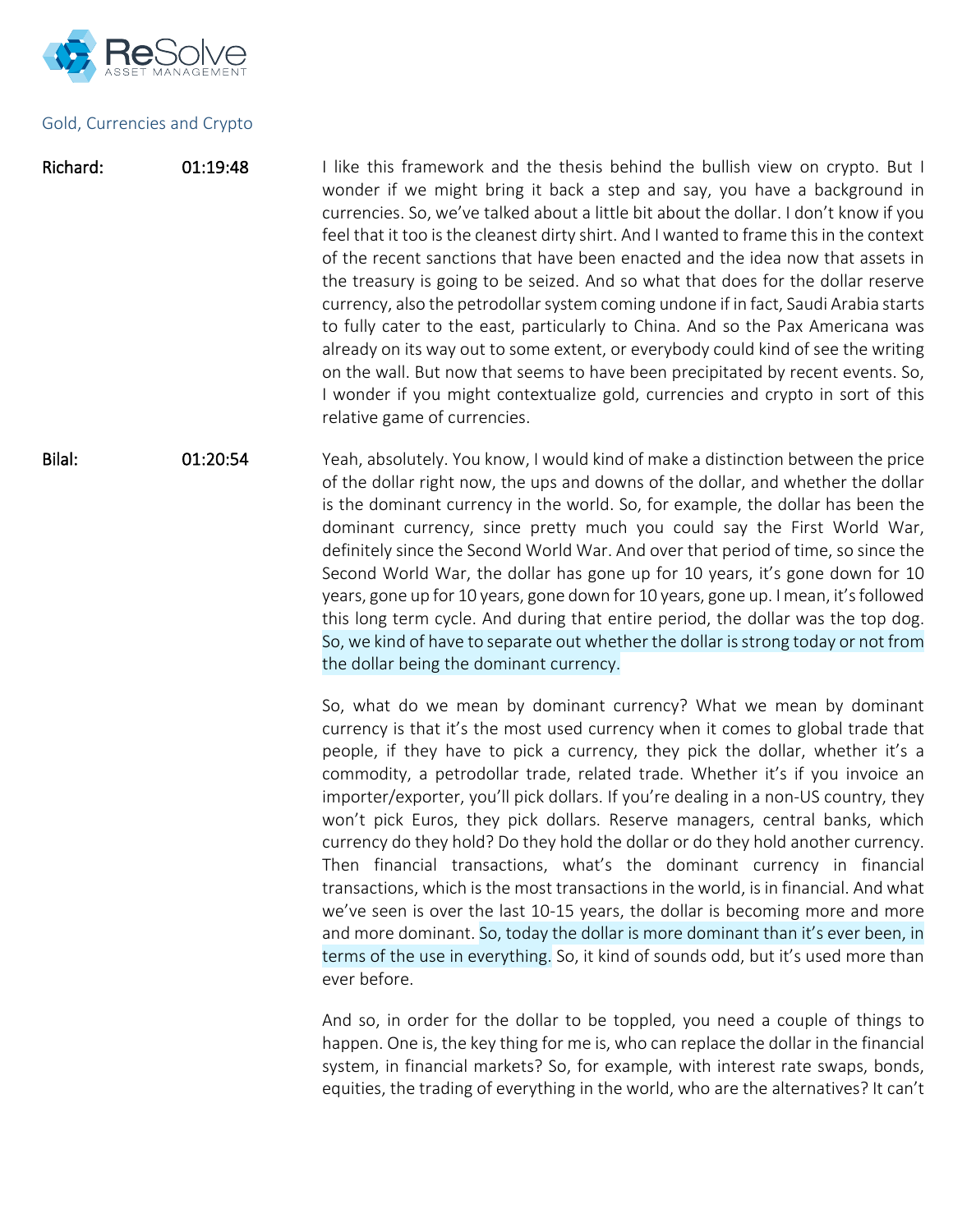

| be crypto, it can't be gold, they're too small. They're minor players. It's either the |
|----------------------------------------------------------------------------------------|
| Euro or the Renminbi. They're the only two players that matter, because Euro's         |
| a big enough economy. But what Euro has shown after the Russia thing is that           |
| Europe is subordinate to the US in some ways, that Europe will just basically          |
| follow whatever the US says, so Europe isn't really going to push this that much.      |
| So, China's really the alternative. So, the question then is, does the rest of the     |
| world want to hold Chinese Renminbi, and that's not clear to me.                       |

Richard: 01:23:31 And does China have the capacity? I mean, one of the benefits of the US dollar is the depth of financial instruments on which you can park these dollars. So, the depth of the Chinese sovereign bond market, the threat of capital controls. All this suggests that the US continues to be the cleanest dirty shirt, because -- and when push comes to shove…

Bilal: 01:23:53 Yeah, absolutely. So, that's kind of my view. And China, in some ways, if you look at what they're doing, they aren't necessarily trying to replace the dollar on the global stage. What they're doing is they're doing strategic bilateral agreements. So, they've recently did an agreement with Indonesia where all their trade will be in Renminbi, all the trade between China and Indonesia will be in Renminbi now, not in dollars. Previously, it was in dollars, they then had to sell dollars to buy Renminbi. Malaysia, the same. They're trying to do that with Saudi. But even if they do it with Saudi, it still doesn't mean that the world will want to hold Renminbi. It's just that particular trade transaction that's between China…

Mike: 01:24:32 The funny thing there is that those are both pegged to the US dollar.

Bilal: 01:24:36 Yeah, yeah, exactly. Yeah.

Mike: 01:24:38 So, like, why -- Sure. Do whatever you want. It's still pegged to the US dollar.

Bilal: 01:24:41 Yeah. I mean, the real test is, will a non-Chinese country want to do a trade with Saudi in Renminbi or not? Or would they say I want it in dollars? So, it's always about the third country. That's the point about the US. So, if you look at the size of the biggest economies in the world, so Europe is one of the biggest economies, they favor the dollar over the Renminbi for sure. Brazil, who are they going to pick the dollar? India, for sure not the Renminbi, they're going to pick the dollar, Japan, the dollar. So, when you start to kind of get to the nuts and bolts, it's not clear.

Mike: 01:25:18 What about the idea of a basket, which has been sort of bandied about and is kind of now percolating up a little bit, again, with a basket of currencies and commodities and things like that, is that …

Adam: 01:25:30 Yeah, sort of, I mean, the Bancor idea proposed by...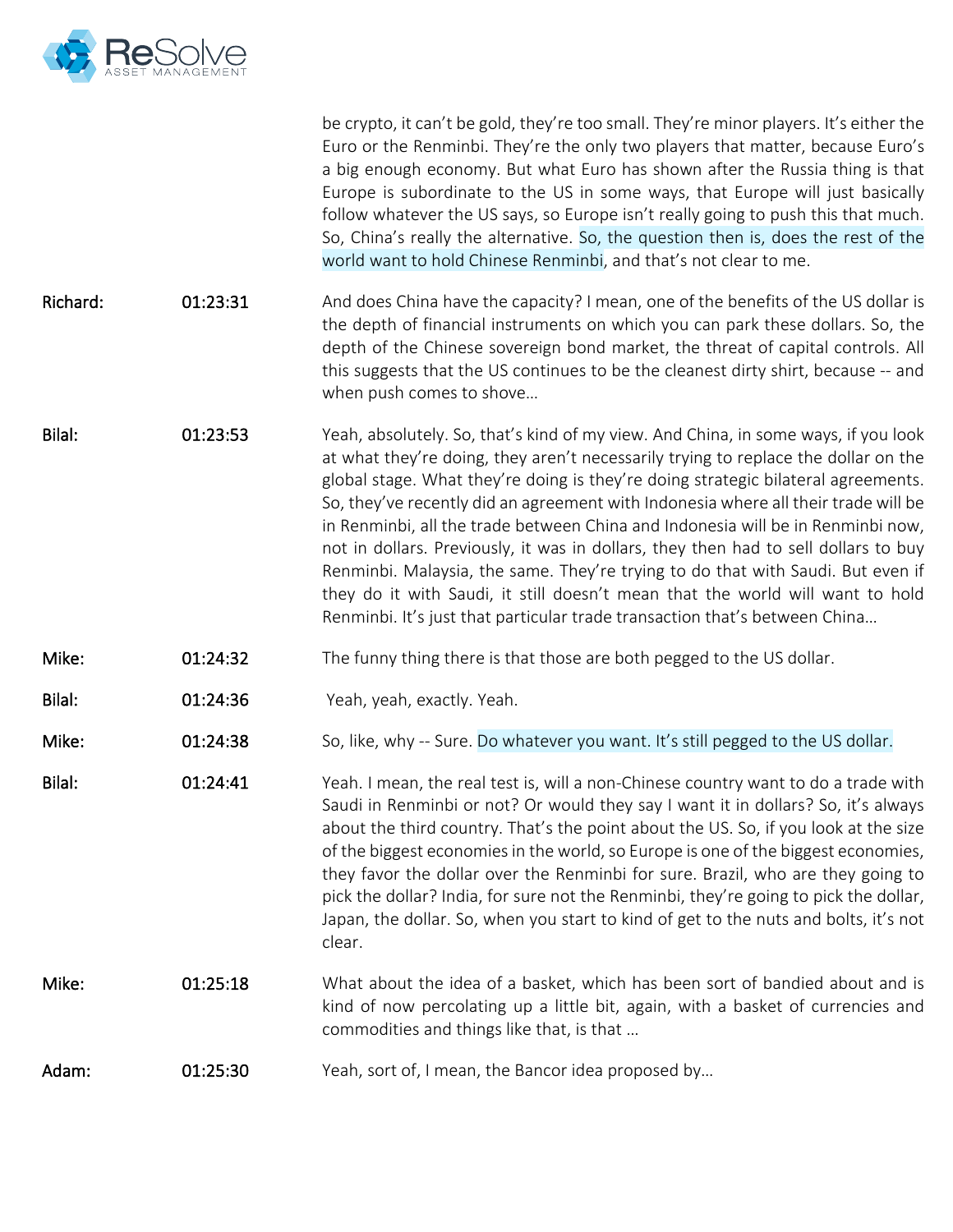

| Bilal: | 01:25:35 | Yeah, Bancor idea. Well, I think we have to sort of separate two things out where<br>what you have seen already is that a country like China now doesn't manage its<br>currency against the dollar, it manages it against the basket. Singapore does that<br>as well, India does that as well. And their reserves reflect that basket. So, that's<br>kind of happened at that level, but then when you look at global financial markets,<br>if you're trading in equities or whatever, you don't buy a basket of currencies,<br>you buy a dollar and then the dollar becomes something, use the dollar to buy<br>treasuries or equities, or you sell the dollar to buy a Euro-asset. So, it's hard to<br>use that basket.                                                                                                                                                                                                                                                       |
|--------|----------|---------------------------------------------------------------------------------------------------------------------------------------------------------------------------------------------------------------------------------------------------------------------------------------------------------------------------------------------------------------------------------------------------------------------------------------------------------------------------------------------------------------------------------------------------------------------------------------------------------------------------------------------------------------------------------------------------------------------------------------------------------------------------------------------------------------------------------------------------------------------------------------------------------------------------------------------------------------------------------|
|        |          | Now, the Bancor system was almost like what Keynes said was, you kind of almost<br>set up a parallel FX market, which clears everyone's current accounts with this<br>Bancor credits. So, that's much more revolutionary in some ways, because that's<br>basically saying that you have some kind of rules of engagement around trade<br>balances have been balanced or reach some levels, and then the Bancor currency<br>will be the mechanism through which you do that. So, that has some kind of<br>underlying framework for current accounts to kind of be balanced between<br>countries. So, we're far, far away from that. The US won't agree to do that, the<br>Chinese won't agree to do that, Europeans won't agree to do that. Nobody would<br>                                                                                                                                                                                                                     |
| Mike:  | 01:26:59 | It's the best idea no one will do.                                                                                                                                                                                                                                                                                                                                                                                                                                                                                                                                                                                                                                                                                                                                                                                                                                                                                                                                              |
| Bilal: | 01:27:00 | Yeah, the best idea nobody will do. And so that allows And this goes to a deeper<br>point, which is that why is the US the kind of the dominant currency that's used<br>everywhere? And if you think about it, what it kind of goes back to is the fact that<br>the US is the largest consumer in the world. Even the Chinese don't have really a<br>big consumer base yet. It has consumption, but it still relies on exports to the US<br>and rest of the world. Now, everybody's been telling the Chinese that they have<br>to reduce the power of the production side, and boost consumption. But they<br>haven't done that for lots of different reasons. And so in the end, everyone ends<br>up having to trade with the US consumer through, either directly or indirectly.<br>And so ultimately, if you want to use up the dollar, you need to have another<br>economy that becomes a big consumer for the world so that everybody has to<br>interact with that entity. |
| Adam:  | 01:27:55 | But don't you think that's in the best interest of the United States? I mean, one<br>of the arguments that I find most compelling, and I fully credit Luke Grumman<br>with seeding this for me, but one of the things I find most compelling is that<br>perhaps the dollar system no longer best serves the interests of the United States.<br>Because what it's effectively done over the last 30-40 years is it's hollowed out<br>the entire manufacturing base of the United States. And what we've seen in the<br>last, at least the last couple of years, is this onshoring wave. And it's the Feds and<br>the states, setting aggressive incentives and policies to bring manufacturing back                                                                                                                                                                                                                                                                              |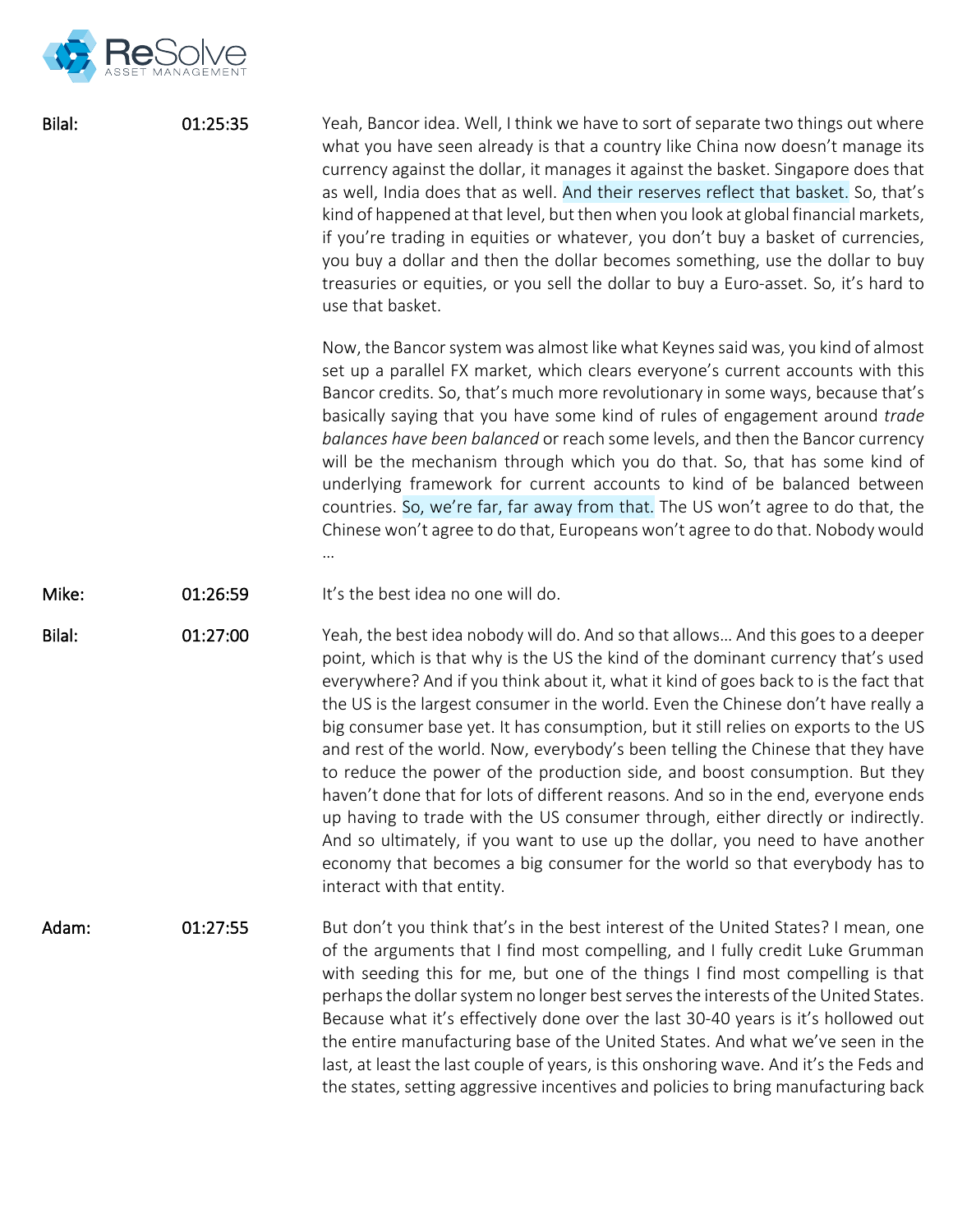

|          |          | on shore. I wonder if it still serves the US to have the rest of the world do all of<br>the manufacturing and for the US to simply send them bits of paper.                                                                                                                                                                                                                                                                                                                                                                                                                                                                |
|----------|----------|----------------------------------------------------------------------------------------------------------------------------------------------------------------------------------------------------------------------------------------------------------------------------------------------------------------------------------------------------------------------------------------------------------------------------------------------------------------------------------------------------------------------------------------------------------------------------------------------------------------------------|
|          |          | In a world where the US wants to see other countries come online and bring<br>online their developed consumer base, so that the US can actually have an<br>industrial sector; if that ends up being a sustained policy of the US, the US itself<br>may have an incentive to undermine the global dollar system and put in place a<br>broader system backed by some other collateral framework.                                                                                                                                                                                                                             |
| Bilal:   | 01:29:26 | No, that's a fair point. And actually, there's an interesting historical precedent to<br>all of this, which is that before the dollar, the pound was the dominant currency.<br>And if you look at what led to the pound giving up its dominant status, which was<br>just after the First World War, it was the decision of the UK. The UK devalued and<br>moved off the gold standard. So, the UK actively said, we're giving this up,<br>because it's just too much of a burden for us. So, what history tells you is                                                                                                     |
| Richard: | 01:29:54 | It was imposed in the UK because they couldn't foot the bill for WW1, right? So,<br>at the end of the day, it was their active decision because they had no choice, to<br>some extent.                                                                                                                                                                                                                                                                                                                                                                                                                                     |
| Adam:    | 01:30:05 | Well, no, they did have a choice, but it would have led to decades of austerity, of<br>massive recession                                                                                                                                                                                                                                                                                                                                                                                                                                                                                                                   |
| Richard: | 01:30:12 | Yeah. Well, so recession                                                                                                                                                                                                                                                                                                                                                                                                                                                                                                                                                                                                   |
| Adam:    | 01:30:15 | It was a politically expedient solution.                                                                                                                                                                                                                                                                                                                                                                                                                                                                                                                                                                                   |
| Bilal:   | 01:30:16 | Yeah. Yeah. So, I mean, they basically destroyed all sorts of alliances and allowed<br>them to not suffer as much of a Great Depression as other countries did at the<br>time. But what that tells you and the reason for bringing this up is that it's not so<br>much the challenger that displaces the dominant currency, it's the dominant<br>currency itself that decides on a course of action to end it. Now, what's the cost<br>of the dollar being the dominant currency? I think, unlike the gold standard<br>period, where that if you're the top dog, there's a deflationary bias to being the<br>top currency. |
|          |          | Now, by being in a free-floating world, the bias is financial inflation, that's what<br>tends to happen. Because what happens with the dollar being the reserve<br>currency is that it allows the US to keep interest rates lower than they would<br>normally be if the dollar wasn't the dominant currency. Because the rest of the                                                                                                                                                                                                                                                                                       |

world needs to hold treasuries as collateral. There's always this dollar shortage and scarcity, collateral scarcity, always. There's always excess demand for treasuries. No matter what the US does, there's always excess demand for treasuries, which always keeps down the US interest rates. So, if you keep down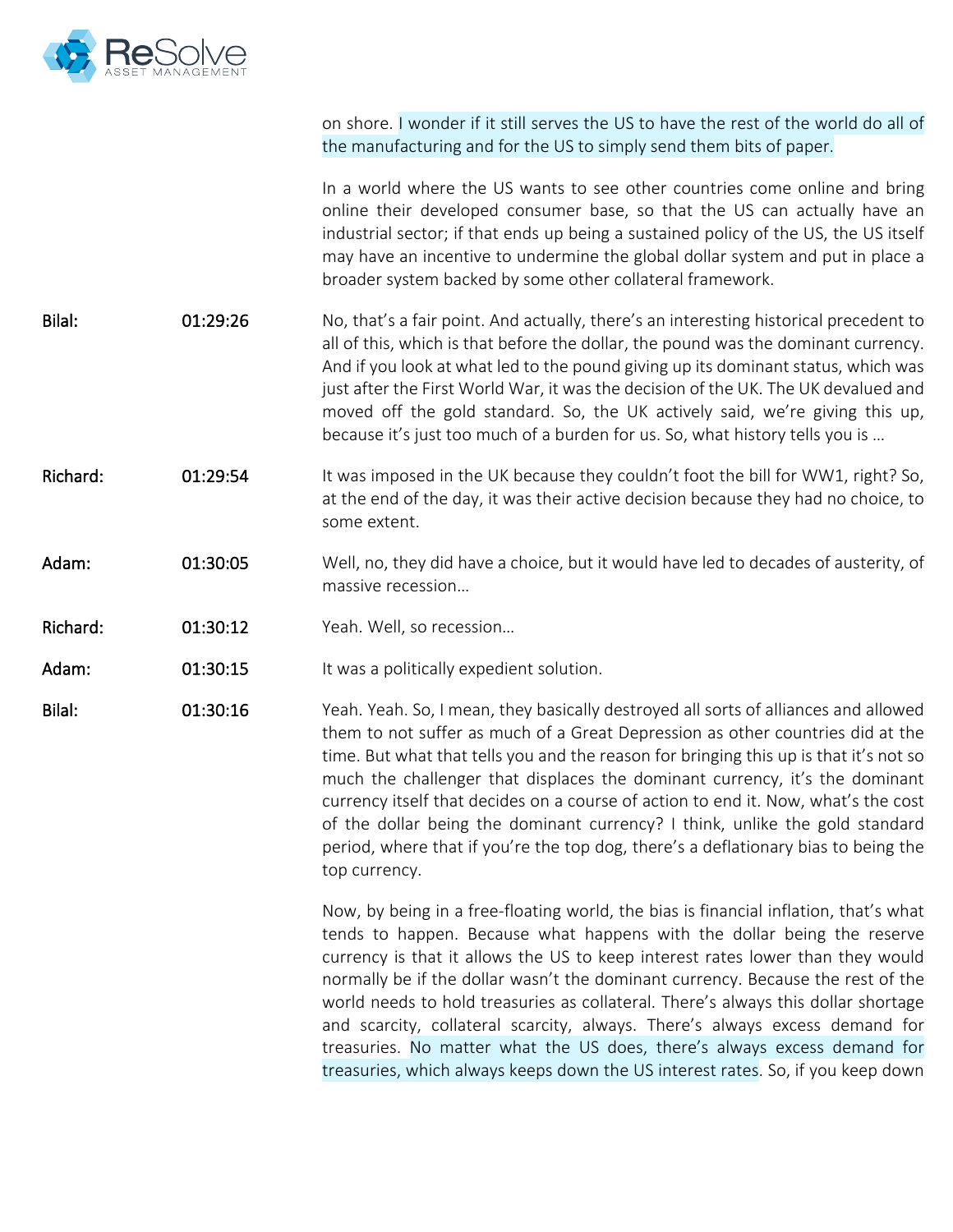

interest rates in the US, then that leads to all sorts of bubbles, and financial engineering and all of these sorts of things.

Richard: 01:31:34 And tech stocks will never drop.

Bilal: 01:31:35 And tech stocks never drop. And so that's a consequence of this. And also, by doing this, you also say that, if you want to be the top currency, you can't have any capital controls, that companies and everybody can move things around to really globalize everything then, as Adam has just said that means that, okay, cheaper manufacturing offshore, you just do that. So, that's the cost of having the dollar. Now, I think it does make some sense to scale that back and to pivot the other way. But I think it's going to be really hard for the US to do that, because all the interests are the other way. You know, for all the talk of backlash against the establishment, in the end, the establishment doesn't want this to change. You know, it's the financial centers are super, super powerful tech companies, like the low interest rates, big companies want to be able to locate not only their manufacturing plants offshore, but also their balance sheets. They like to sort of put it in all sorts of offshore centers to minimize their tax bills, and so on. So, there's lots of interests to keep the system as it is.

Adam: 01:32:49 Yeah, I mean, I'm sympathetic to the view that ultimately, the political policy direction at the margin is beholden to the preferences of the median voter. And certainly the policies of the last 30 or 40 years, have most benefited and continued to most benefit the largest voter blocks, which is the older Gen X's, but mostly the boomers. Right? And as we move from that regime, to a regime where the median voter is dominated by those in younger Gen X, millennials and Gen Z, then they may have very different preferences. And they may be looking at the policies of the last 40 years and saying we're now priced out of everything that our parents wanted so badly. And that allowed them to make a life and that are preventing us to recreate the life that our parents lead. And they may seek to unwind that, and politically, it may become feasible at that stage. Now, I'm not suggesting that that's a 2024 issue. It may be a 2028 issue. Right? But I think at least the potential for this is on the horizon in a way that we haven't seen in the last 30 or 40 years.

Richard: 01:34:20 Yeah, this does go back to the generational component that Bilal has mentioned a couple of times that I think that we keep coming back to. And I think obviously, this is a topic that we could spend hours on particularly when it pertains to US dominance. I mean, the US's ability to bring on fresh blood, the immigration policies of the US allow them to replenish their labor pool, whereas the Chinese labor pool is getting old before it becomes wealthy, and the same could be said about Russia to a much larger extent and Europe as well, and their inability to integrate their immigrants to their countries. I mean, the UK aside, but that's a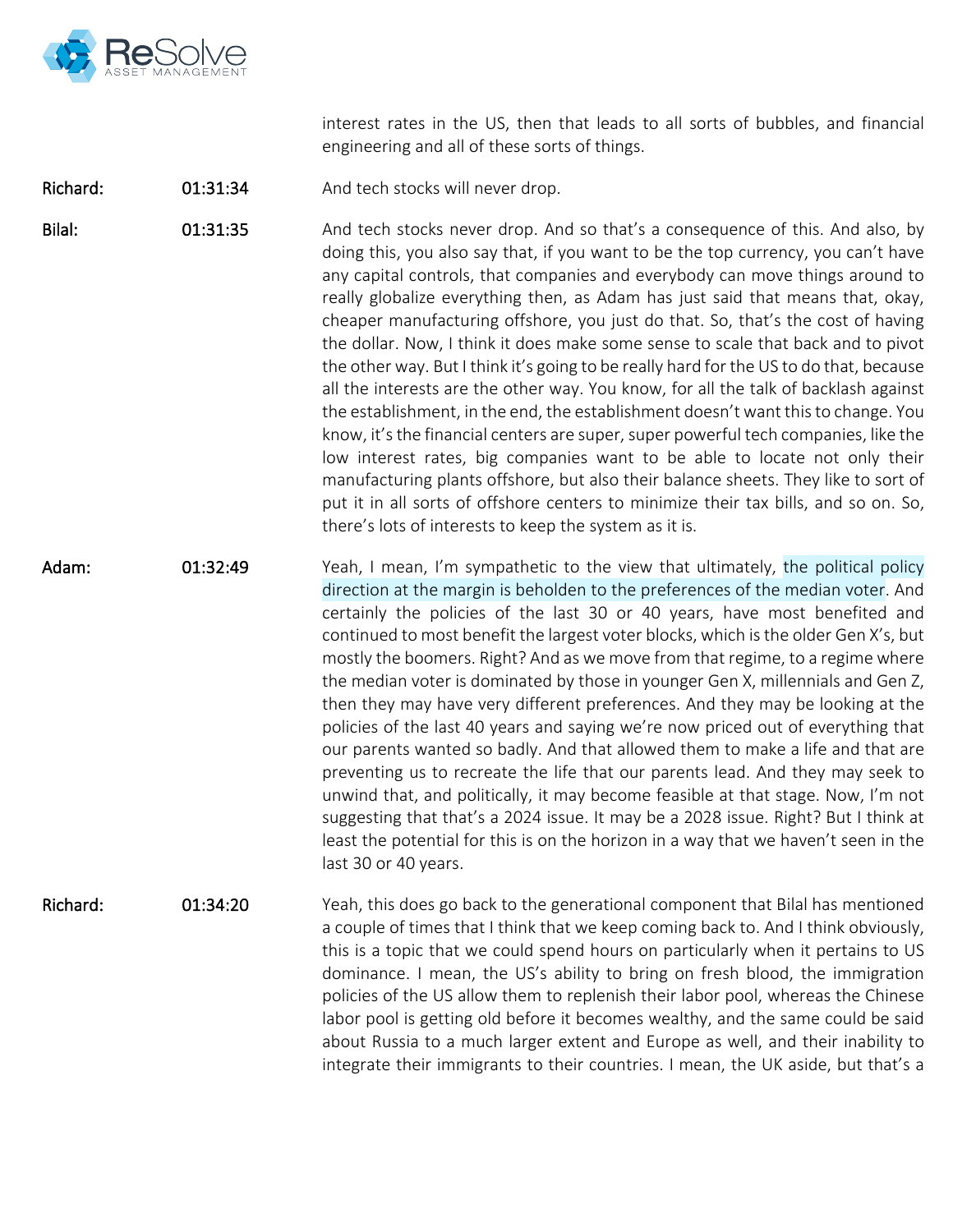

big problem in France and Germany. So, I think the demographic component of all that we've been talking about cannot be overstated.

# Bilal: 01:35:20 Yeah, yep. Yeah, absolutely.

Challenging Recent Themes

Richard: 01:35:23 Bilal, you've been very generous with your time. I think we're coming up on time now. Before we wrap up, I did want to ask you, as a fellow podcaster, and with the benefit of speaking to so many interesting minds, what are some of the themes that you've been exposed to more recently or views that you've been exposed to more recently that have challenged your previous understanding on certain topics? And what have been some of the topics where your views have shifted meaningfully after conversation with guests and their vantage point?

Bilal: 01:36:01 Yeah. No, that's a good question. I would say one thing has been probably on crypto. I was very, very skeptical on crypto until I started to have some guests, especially guests who were from the traditional finance world. So, I had one guest, Tanya Reef, who used to work at Alphadyne, and a number of other high profile hedge funds. So, she's from the macro world, and having a conversation with her was very helpful to kind of see some of the aspects of crypto, which I was kind of neglecting. I was so focused on some of the negative aspects that I wasn't really uncritically looking at crypto. So, I think that's one that has been helpful.

> The other one was the -- I've had some conversations with some around risk management where I've tended to not focus on the value of cash in portfolios, because I've always been in financial markets for so long it's always more, I don't know, you always get pushed into doing something. There's hyperactivity. And so I've had a number of podcast guests who've just said that actually, sometimes cash is an attractive asset to hold. So, that's something that forced me to think a lot more about cash as an asset class and is cash undervalued or not? And this has led to me to kind of do some new research in this area about okay, if everything's overvalued, the everything bubble, what's undervalued on the other side, and so there's probably cash, is probably on the other side.

Richard: 01:37:40 Diego Pereira brings this point as well, he uses that framework as well.

Bilal: 01:37:46 Yeah, yeah. I actually used to work with Diego at JPMorgan about 20 years ago, so I know Diego. So, that's probably another one. And on topics like inflation, I don't think I've learned a huge amount necessarily, because the arguments on both sides are so well-known, that you just end up kind of debating timing depending on where you stand. I would say that some of the conversations I've had on the podcast about the politics of the Fed had been quite useful because I tend to underweight the politics side of the Fed. I kind of view them as